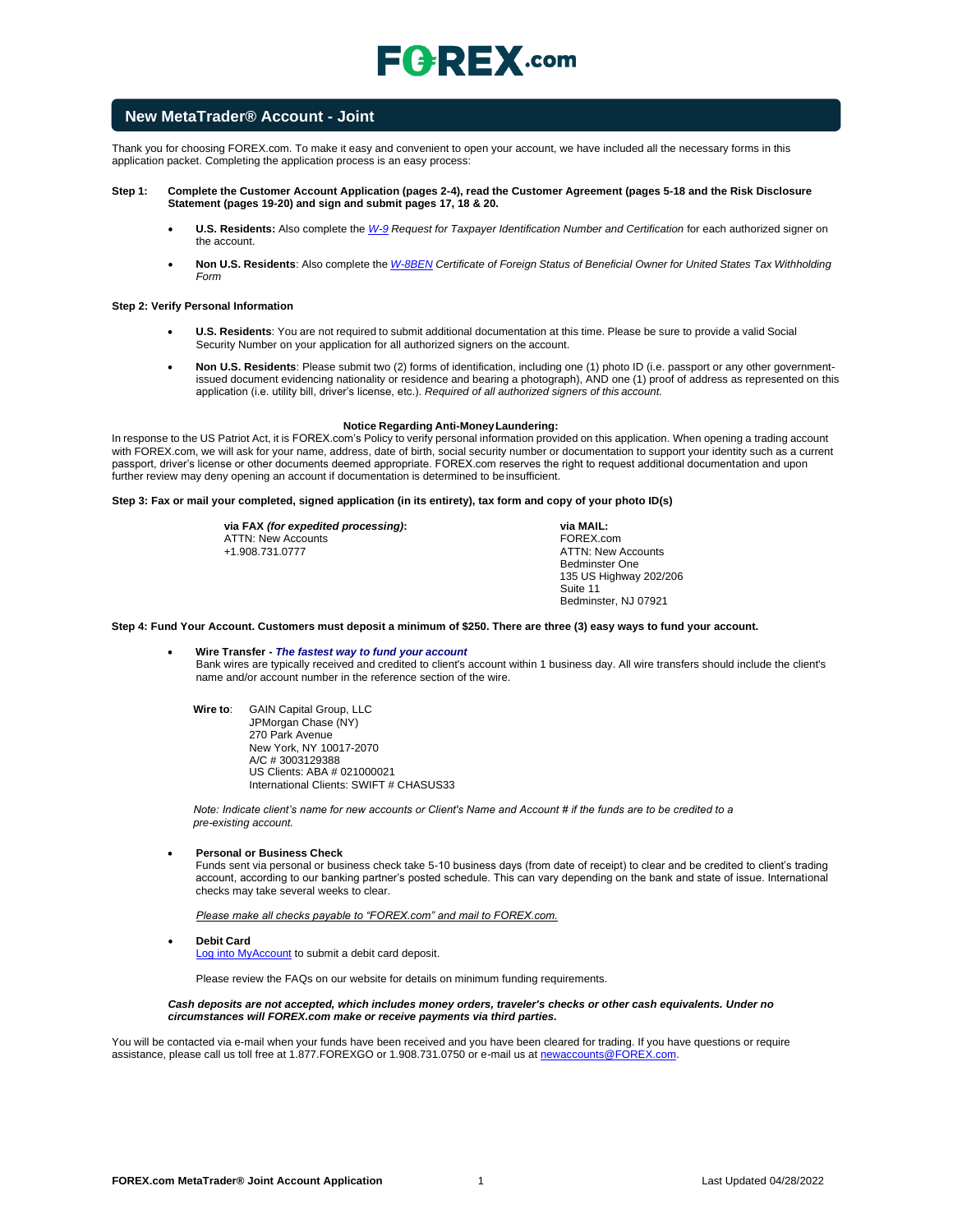

# **Customer MetaTrader® Account Application - Joint**

**This Application must be completed in full or it will not be processed**. FOREX.com will not disclose, share or sell your personal information to third parties. You must be at least 18 years of age to open an account. Please type or print clearly.

| <b>INTRODUCING BROKER (IF APPLICABLE)</b>                                                                                                                                                                                      |  |                                                                                                                       |  |  |
|--------------------------------------------------------------------------------------------------------------------------------------------------------------------------------------------------------------------------------|--|-----------------------------------------------------------------------------------------------------------------------|--|--|
| Introducing Broker Name: Name: New York: Name: Name: Name: Name: Name: Name: Name: Name: Name: Name: Name: Name: Name: Name: Name: Name: Name: Name: Name: Name: Name: Name: Name: Name: Name: Name: Name: Name: Name: Name: N |  |                                                                                                                       |  |  |
| <b>PRIMARY APPLICANT</b>                                                                                                                                                                                                       |  |                                                                                                                       |  |  |
| <b>PERSONAL INFORMATION</b>                                                                                                                                                                                                    |  |                                                                                                                       |  |  |
| Name: Name: Name: Name: Name: Name: Name: Name: Name: Name: Name: Name: Name: Name: Name: Name: Name: Name: Name: Name: Name: Name: Name: Name: Name: Name: Name: Name: Name: Name: Name: Name: Name: Name: Name: Name: Name:  |  |                                                                                                                       |  |  |
| Email Address:<br>(this will be our primary method of contacting you)                                                                                                                                                          |  |                                                                                                                       |  |  |
|                                                                                                                                                                                                                                |  |                                                                                                                       |  |  |
|                                                                                                                                                                                                                                |  |                                                                                                                       |  |  |
| <b>HOME ADDRESS</b>                                                                                                                                                                                                            |  | <u> 1989 - Johann Barn, mars ann an t-Amhainn an t-Amhainn an t-Amhainn an t-Amhainn an t-Amhainn an t-Amhainn an</u> |  |  |
|                                                                                                                                                                                                                                |  |                                                                                                                       |  |  |
|                                                                                                                                                                                                                                |  |                                                                                                                       |  |  |
| <b>MAILING ADDRESS</b>                                                                                                                                                                                                         |  |                                                                                                                       |  |  |
|                                                                                                                                                                                                                                |  |                                                                                                                       |  |  |
| City: City: City: Curricle Country: Country: Country: Country: Country: Country: Country: Country: Country: Country: Country: Country: Country: Country: Country: Country: Country: Country: Country: Country: Country: Countr |  |                                                                                                                       |  |  |
| <b>EMPLOYMENT STATUS</b>                                                                                                                                                                                                       |  | <u> 1989 - Johann Johann Stoff, deutscher Stoff, der Stoff, der Stoff, der Stoff, der Stoff, der Stoff, der Stoff</u> |  |  |
| (Check one)                                                                                                                                                                                                                    |  | □ Employed ■ Military Service ■ Retired ■ Self-Employed ■ Student ■ Unemployed                                        |  |  |
| If you selected Employed or Self-Employed, provide the following information:                                                                                                                                                  |  |                                                                                                                       |  |  |
|                                                                                                                                                                                                                                |  |                                                                                                                       |  |  |
| <b>ADDITIONAL INFORMATION (REQUIRED)</b>                                                                                                                                                                                       |  |                                                                                                                       |  |  |
| Are you employed by a Futures Commission Merchant (FCM), broker, or registered with the                                                                                                                                        |  |                                                                                                                       |  |  |
| CFTC, NFA or equivalent regulatory body?<br>$\top$ YES $\top$ NO                                                                                                                                                               |  |                                                                                                                       |  |  |
|                                                                                                                                                                                                                                |  |                                                                                                                       |  |  |
| Are there any undisclosed persons with a financial interest inthis account?<br>∣YES∏NO                                                                                                                                         |  |                                                                                                                       |  |  |
|                                                                                                                                                                                                                                |  |                                                                                                                       |  |  |
| Industry regulations require us to obtain the information requested in this section.                                                                                                                                           |  |                                                                                                                       |  |  |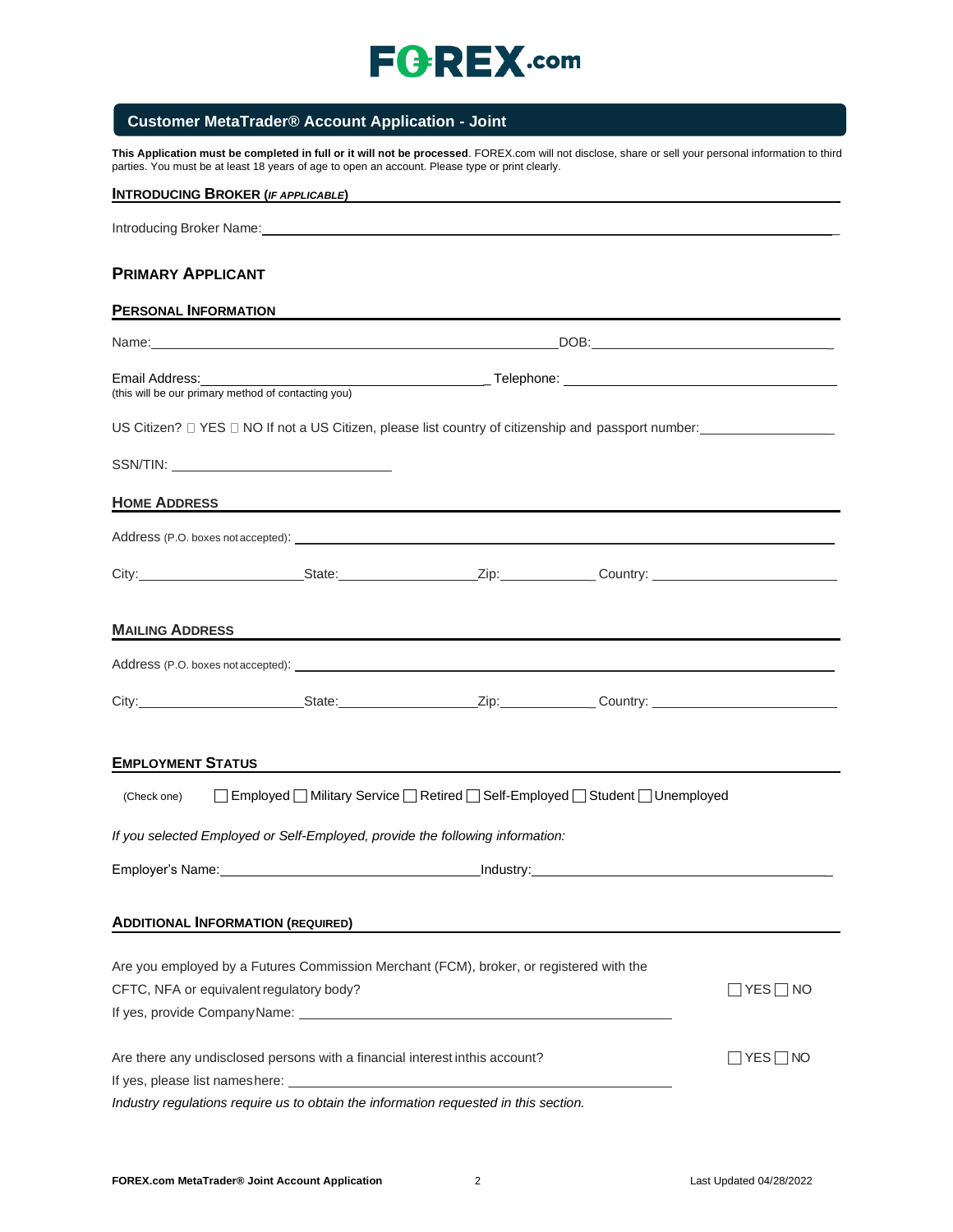# **CO-APPLICANT**

| <b>PERSONAL INFORMATION</b>                                                                   |                                                                                                                                                                                                                                                                                                                                                                                                                                                                  |  |  |  |
|-----------------------------------------------------------------------------------------------|------------------------------------------------------------------------------------------------------------------------------------------------------------------------------------------------------------------------------------------------------------------------------------------------------------------------------------------------------------------------------------------------------------------------------------------------------------------|--|--|--|
|                                                                                               | DOB: Note and the second second second second second second second second second second second second second second second second second second second second second second second second second second second second second s<br>Name: with a state of the contract of the contract of the contract of the contract of the contract of the contract of the contract of the contract of the contract of the contract of the contract of the contract of the cont |  |  |  |
| Email Address:                                                                                | (this will be our primary method of contacting you)                                                                                                                                                                                                                                                                                                                                                                                                              |  |  |  |
|                                                                                               |                                                                                                                                                                                                                                                                                                                                                                                                                                                                  |  |  |  |
|                                                                                               |                                                                                                                                                                                                                                                                                                                                                                                                                                                                  |  |  |  |
|                                                                                               | <b>HOME ADDRESS HOME ADDRESS</b>                                                                                                                                                                                                                                                                                                                                                                                                                                 |  |  |  |
|                                                                                               |                                                                                                                                                                                                                                                                                                                                                                                                                                                                  |  |  |  |
|                                                                                               |                                                                                                                                                                                                                                                                                                                                                                                                                                                                  |  |  |  |
|                                                                                               | <b>MAILING ADDRESS WAS ARRESTED FOR A STATE OF A STATE OF A STATE OF A STATE OF A STATE OF A STATE OF A STATE OF A STATE OF A STATE OF A STATE OF A STATE OF A STATE OF A STATE OF A STATE OF A STATE OF A STATE OF A STATE OF A</b>                                                                                                                                                                                                                             |  |  |  |
|                                                                                               | Address (P.O. boxes not accepted): example and accepted of the set of the set of the set of the set of the set of the set of the set of the set of the set of the set of the set of the set of the set of the set of the set o                                                                                                                                                                                                                                   |  |  |  |
|                                                                                               |                                                                                                                                                                                                                                                                                                                                                                                                                                                                  |  |  |  |
|                                                                                               | <b>EMPLOYMENT STATUS EXECUTIVE STATUS</b>                                                                                                                                                                                                                                                                                                                                                                                                                        |  |  |  |
| □ Employed O Military Service O Retired O Self-Employed O Student O Unemployed<br>(Check one) |                                                                                                                                                                                                                                                                                                                                                                                                                                                                  |  |  |  |
| If you selected Employed or Self-Employed, provide the following information:                 |                                                                                                                                                                                                                                                                                                                                                                                                                                                                  |  |  |  |
|                                                                                               |                                                                                                                                                                                                                                                                                                                                                                                                                                                                  |  |  |  |
|                                                                                               | <b>ADDITIONAL INFORMATION (REQUIRED)</b>                                                                                                                                                                                                                                                                                                                                                                                                                         |  |  |  |
| Are you employed by a Futures Commission Merchant (FCM), broker, or registered with the       |                                                                                                                                                                                                                                                                                                                                                                                                                                                                  |  |  |  |
| CFTC, NFA or equivalent regulatory body?<br>$\Box$ Yes $\Box$ No                              |                                                                                                                                                                                                                                                                                                                                                                                                                                                                  |  |  |  |
|                                                                                               |                                                                                                                                                                                                                                                                                                                                                                                                                                                                  |  |  |  |
| Are there any undisclosed persons with a financial interest inthis account?<br>∃YES ⊟ NO      |                                                                                                                                                                                                                                                                                                                                                                                                                                                                  |  |  |  |
|                                                                                               | If yes, please list nameshere: The state of the state of the state of the state of the state of the state of the state of the state of the state of the state of the state of the state of the state of the state of the state                                                                                                                                                                                                                                   |  |  |  |

*Industry regulations require us to obtain the information requested in this section.*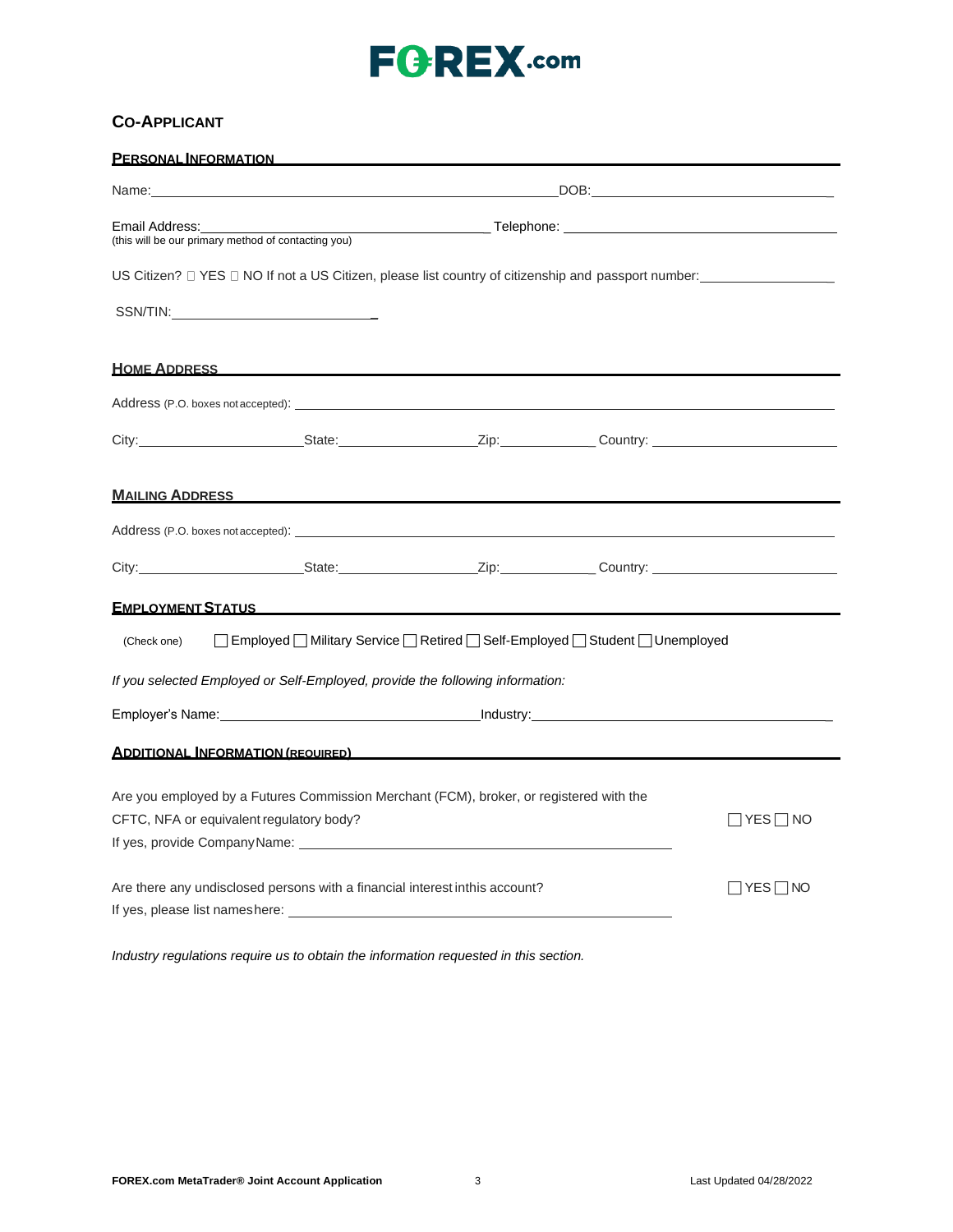

### **JOINT CUSTOMER SHARE ALLOCATION**

**(Check which one applies) Joint Tenants with Rights of Survivorship (JTWROS).**

**Joint Tenants in Common (JTIC).**

**JTWROS -** Each joint tenant has a share in the Account Balance and positions in the Account of the percentage (%) interest as shown in the space next to each tenant's signature. In the case of a tenant's death, that tenant's interest in the Account will be passed to the other tenant(s).

**JTIC -** Each tenant in common has a share in the Account Balance and positions in the Account of the percentage (%) interest as shown in the space next to each tenant's signature. In the case of a tenant's death, that tenant's interest in the Account will be paid to the legal heirs with reference to the Customer Agreement.

For all Joint Accounts, each tenant has authority:

- a) To trade for the Account subject to the agreements of the Account.
- b) To receive all correspondence and documents in respect of the Account.
- c) To receive or withdraw cash and other property.
- d) To execute agreements relating to the account.
- e) To deal fully with FOREX.com.

FOREX.com has the authority to require joint action by the parties to the Account in matters of the Account. FOREX.com has possession over the security of the Account individually or jointly. If a death occurs to one or more of the tenants, FOREX.com shall be notified in writing. All expenses due to the date of notification shall be charged to the Account. If no percentage (%) is indicated, each tenant is presumed to have an equal share, with a total of 100%.

| <b>FINANCIAL INFORMATION (COMBINED)</b> |                                 |                    |                              |                           |                  |                     |
|-----------------------------------------|---------------------------------|--------------------|------------------------------|---------------------------|------------------|---------------------|
|                                         |                                 |                    |                              |                           |                  |                     |
|                                         |                                 | Initial deposit \$ | What is the source of funds? |                           |                  |                     |
|                                         | <b>TRADING EXPERIENCE</b>       |                    |                              |                           |                  |                     |
| a)                                      | <b>Stocks/Equities</b>          |                    |                              |                           |                  |                     |
|                                         | □ None                          | $\Box$ < 6 months  | $\Box$ 6 months – 1 year     | $\Box$ 1-2 years          | $\Box$ 2-3 years | $\Box$ Over 3 years |
|                                         | b) Options<br>□ None            | $\Box$ < 6 months  | $\Box$ 6 months – 1 year     | $\Box$ 1-2 years          | $\Box$ 2-3 years | $\Box$ Over 3 years |
| C)                                      | <b>Futures</b><br>$\sqcap$ None | $< 6$ months       | $\Box$ 6 months – 1 year     | 1-2 years<br>$\mathbf{1}$ | $\Box$ 2-3 years | Over 3 years        |
|                                         | d) Forex<br>  None              | $< 6$ months       | $\Box$ 6 months – 1 year     | 1-2 years                 | $\Box$ 2-3 years | $\Box$ Over 3 years |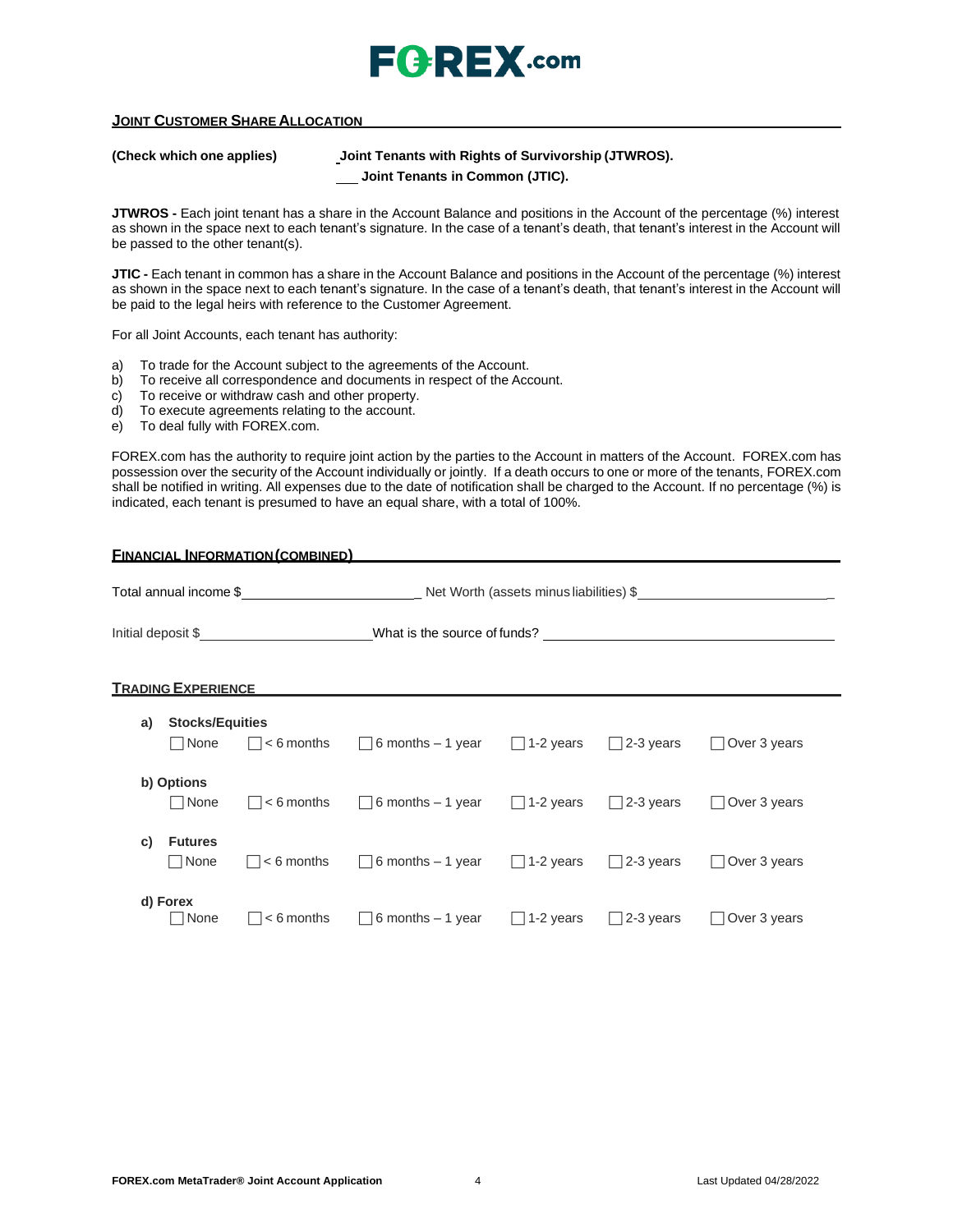# $\mathsf{F}$ **Q**: REX .com

#### **Notice Regarding Anti-Money Laundering**

In response to the US Patriot Act, it is FOREX.com's Policy to verify personal information provided on this application. When opening a trading account with FOREX.com, we will ask for your name, address, date of birth, social security number or documentation to support your identity such as a current passport, driver's license or other documents deemed appropriate. FOREX.com reserves the right to request additional documentation and upon further review may deny opening an account if documentation is determined to beinsufficient.

#### **Customer Agreement**

This Agreement sets forth the terms and conditions governing your Account at FOREX.com ("FOREX.com"), a division of GAIN Capital Group, LLC and all Contracts and other transactions in this Account with FOREX.com. In this Agreement, the undersigned customer is referred to as "Customer" or "You."

- 1. **DEFINITIONS.** Terms capitalized in this Agreement are defined in the Glossary as found on **FOREX.com** website [www.forex.com/en](http://www.forex.com/en-us/education/glossary/)[us/education/glossary/](http://www.forex.com/en-us/education/glossary/)
- 2. **SERVICES PROVIDED**. Subject to the terms and conditions of this Agreement and acceptance of Customer's application to open an Account with FOREX.com, FOREX.com will maintain one or more Accounts in Customer's name and will effect cash settled and physically settled transactions with and for Customer in the international Over-the-Counter Foreign Currency (foreign exchange) markets and metal markets on a spot basis, and provide such other services and products as FOREX.com may, in its sole discretion, determine from time to time in the future. Unless expressly stated otherwise in writing, all Contracts and other transactions entered into between FOREX.com and Customer shall be governed by the terms of this Customer Agreement, as amended from time to time (including, without limitation, FOREX.com's Trading Policies and Procedures).
- 3. **REPRESENTATIONS AND WARRANTIES.** As of the date hereof, the date of each Contract and other transaction in Customer's Account and any date on which FOREX.com's Risk Disclosure Statement or Trading Policies and Procedures are revised, updated or amended, Customer represents and warrants to FOREX.com and agrees for the benefit of FOREX.com that:
	- 3.1. if Customer is a natural person, Customer is of sound mind, legal age (18 years old in the United States) and legal competence.
	- 3.2. if Customer is not a natural person, (i) Customer is duly organized and validly existing under the applicable laws of the jurisdiction of its organization; (ii) execution and delivery of this Agreement and all Contracts and other transactions contemplated hereunder and performance of all obligations contemplated under this Agreement and all Contracts and other transactions contemplated hereunder have been duly authorized by Customer; and (iii) each person executing and delivering this Agreement and all Contracts and other transactions contemplated hereunder on behalf of Customer performing the obligations contemplated under this Agreement and any Contract and other transaction contemplated hereunder on behalf of Customer, has been duly authorized by Customer to doso.
	- 3.3. execution and delivery by Customer of this Agreement and all Contracts and other transactions contemplated hereunder, and performance of all of Customer's obligations contemplated under this Agreement and any Contract and other transaction contemplated hereunder, will not violate any statute, rule, regulation, ordinance, charter, by-law or policy applicable toCustomer.
	- 3.4. Customer has full beneficial ownership of Customer's Account. Customer has not granted and will not grant a security interest in Customer's Account with FOREX.com (other than the security interest granted to FOREX.com hereunder) to any person without FOREX.com's prior written consent. Customer has full beneficial ownership of all collateral and will not grant any security interest in any Collateral to any person (other than the security interest granted to FOREX.com hereunder) without FOREX.com's prior written consent.
	- 3.5. Customer will execute and deliver all documents, give all notices, make all filings and take such other actions as FOREX.com, in its sole discretion, deems necessary or desirable to evidence or perfect any security interest in favor of FOREX.com or to protect FOREX.com's interests with respect to any Collateral.
	- 3.6. Customer has read and understands the provisions contained in this Agreement, including, without limitation, FOREX.com's Risk Disclosure Statement and Trading Policies and Procedures, Customer will review the Agreement each time it is amended. Customer will not affect any Opening Transaction in Customer's Account unless Customer understands FOREX.com's revised Agreement, and Customer agrees that in effecting any Opening Transaction it is deemed to represent that it has read and understands FOREX.com's revised Agreement as in effect at the time of such Opening Transaction.
	- 3.7. Customer agrees to comply with all applicable law. You may not use your personal account with FOREX.com for any illegalactivity.
	- 3.8. All information provided by Customer to FOREX.com, including information regarding Customer's trading experience and investment sophistication, is true, correct and complete, and Customer will notify FOREX.com promptly of any changes in such information.
	- 3.9. The risk capital and/or intended initial deposit provided as part of the Customer Account Application and any subsequent deposits Customer makes to Customer's account in excess of such pre-disclosed amount(s) represents Customer's total risk capital which should it be lost in its entirety would not alter Customer's lifestyle.
- 4. **TRADING.** Customer authorizes FOREX.com to purchase and sell physically settled and cash settled Foreign Exchange Contracts and Cross Currency Contracts and Metal Contracts on a spot basis for Customer's Account in accordance with Customer's instructions received through the FOREX.com Online Trading System, MetaTrader® Online Trading System or via telephone to the FOREX.com Trading Desk, subject to the terms of this Agreement, including the Annexes hereto and the Customer Account Application, including any applicable addenda thereto. Customer agrees to be conclusively responsible for any instruction received electronically that is identified with Customer's password and Account number and for any electronic, oral and written instruction (including, but not limited to, any Order) to FOREX.com from persons FOREX.com, in its sole judgment, believes are apparently authorized by Customer. If Customer's Account is titled as a joint account, FOREX.com is authorized to act on the instructions of any one owner, without further inquiry, with regard to trading in the Account and the disposition of any and all assets in the Account. FOREX.com shall have no responsibility for further inquiry into such apparent authority and no liability for the consequences of any actions taken or failed to be taken by FOREX.com in reliance on any such instructions or on the apparent authority of any such persons.
	- 4.1. **Pricing Information**. FOREX.com will make available, by posting on the FOREX.com Online Trading System, MetaTrader® Online Trading System or by telephoning the FOREX.com Trading Desk, Bid Prices and Ask Prices at which FOREX.com is prepared to enter Foreign Currency Contracts, Cross Currency Contracts, or Metal Contracts with Customer. Each Bid Price or Ask Price shall be for a Spot Contract with a specified Value Date and shall specify each Eligible Foreign Currency or tradable U.S. dollar-based currency pairs involved where applicable. FOREX.com expects that these prices will be reasonably related to the bid prices and ask prices available in the market atthat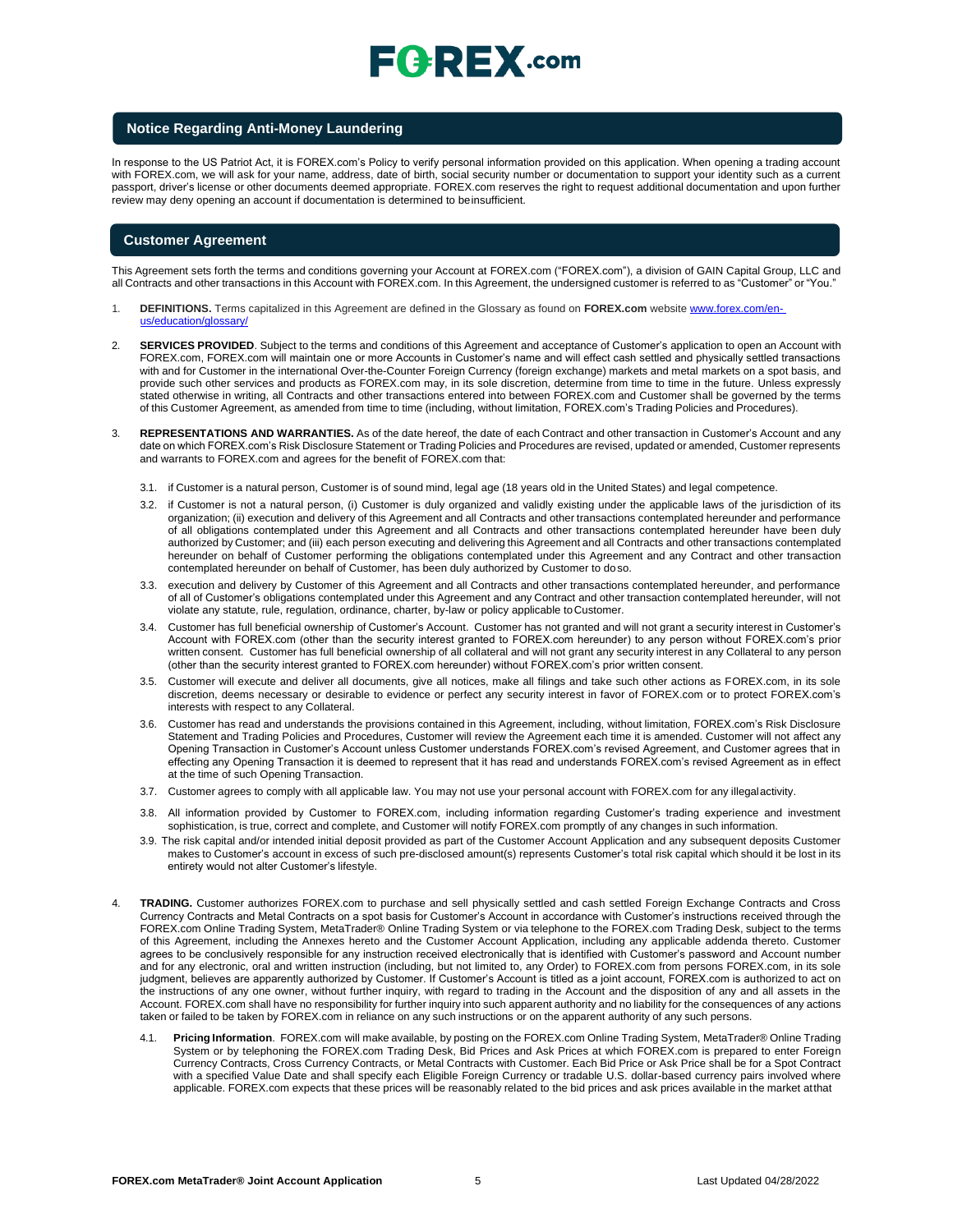

time for similar transactions, but a number of factors, such as communication system delays, high volume or volatility can result in deviations between prices quoted by FOREX.com and other sources. FOREX.com makes no warranty, express or implied, that Bid Prices and Ask Prices represent prevailing bid prices and ask prices. In addition, these Bid and/or Ask Prices may reflect, at the direction of the Introducing Broker named above, additional pips added to the BID and/or ASK price that may result in an increase of the dealable spread available for the Customer's account as well as a per trade or per lot commission and/or fees. See **Section11-Charges**.

4.2. **Order Execution**. FOREX.COM will attempt to execute all Orders that it may, in its sole discretion, accept from Customer in accordance with Customer's instructions received through the FOREX.COM Online Trading System, MetaTrader® Online Trading System or via telephone to the FOREX.COM Trading Desk. In cases where the prevailing market represents prices different from the prices FOREX.COM has posted on our screen, FOREX.COM will attempt, on a best efforts basis, to execute trades on or close to the prevailing market prices. All Contracts made and entered into by FOREX.COM hereunder will be entered into by FOREX.COM as principal. Customer acknowledges, understands and agrees that FOREX.COM is not acting as a broker, intermediary, agent, and advisor or in any fiduciary capacity. FOREX.com will not requote prices. Slippage is a term referring to the difference between requested price and the price at which an order is actually filled. Slippage typically occurs around times of news or economic announcements and extreme market volatility and can be either positive or negative. Notwithstanding the provisions of this Paragraph, Customer acknowledges, understands and agrees that all non-market orders are accepted by FOREX.COM and undertaken on an "best-efforts basis" in accordance with the relevant provisions of the Trading Policies and Procedures, as amended from time to time. Please visit FOREX.com's website for more information on order types.

In rare circumstances due to market conditions, lack of liquidity typically associated with large order sizes and/or higher than normal market volatility and associated volume, your order may not be auto executed and be subject to manual review. Such manual review may result in a delay in execution with a potential for price slippage. [FO.com w](http://forex.com/)ill always attempt to fill your trades timely and at the best available price.

- 4.3. **Trade Matching**. FOREX.com or its affiliates may, at a future date, establish a trade matching system or determine to route Customer's orders to a trade matching system operated by third parties. In that event, FOREX.com, and/or any one or more of its affiliates, shall have the right (but not the obligation), in the sole discretion of FOREX.com or any such affiliate, to act for its own account, and as a counter party or as a broker to FOREX.com customers, in the making of markets and the purchase and sale of Foreign Exchange Contracts, Cross Currency Contracts and Metal Contracts via any medium, including without limitation, over any trade matching network in use by FOREX.com customers and/or the general public.
- 4.4. **Transmission.** FOREX.com shall have no responsibility for delays in the transmission of orders due to disruption, failure or malfunction of communications facilities and shall not be liable for any claims, losses, damages, costs or expenses, including attorneys' fees, to any person or entity arising other than as a direct result of FOREX.com's gross negligence.
- 4.5. **Position & Trading Limits**. FOREX.com reserves the right to limit the number of Open Positions that Customer may enter or maintain in Customer's Account. FOREX.com reserves the right, in its sole discretion, to refuse to accept any Order opening a new position or increasing an Open Position.
- 5. **MARGIN REQUIREMENTS**. Customer shall provide to and maintain with FOREX.com Margin in such amounts, in cash or other such forms, and within such limits as FOREX.com, in its sole discretion, may from time to time require. Customer's Account will be under the control of FOREX.com. FOREX.com may change Margin requirements at any time, without prior notice to Customer, and may call for additional Margin ("Margin Call") at (x) any time Customer's Margin Balance falls below FOREX.com's Minimum Margin Requirement as applied to that Account; and (y) any time FOREX.com, in its sole discretion, believes that it is prudent to do so. FOREX.com may at any time liquidate Customer's Account in accordance with Paragraph 9. FOREX.com may withdraw funds from the Customer's account without notice: (x) to ensure that Posted Margin equals or exceeds Required Margin; and (y) to satisfy any payment obligation to FOREX.com, including commissions, fees and charges in respect of Customer's Account. In the event that Customer directs FOREX.com to sell any Margin, Collateral, Contract or other property and FOREX.com is unable to deliver such Margin, Collateral, Contract or other propertyto a purchaser because Customer fails to deliver it to FOREX.com, FOREX.com may borrow or purchase any Margin, Collateral, Contract or property necessary to make such delivery, and Customer hereby agrees to guarantee and hold FOREX.com harmless against any liability, claim, loss, damage, cost or expense, including attorneys' fees that FOREX.com may sustain. See the Margin Requirements page on FOREX.com's website..
- 6. **SECURITY AGREEMENT.** In order to secure any indebtedness or other obligations at any time owing from Customer to FOREX.com, including, without limitation, (i) indebtedness or other obligations under any Account, Contract or other transaction with FOREX.com; or (ii) any indebtedness or other obligations resulting from any guarantee by Customer of any Account, Contract or other transaction with FOREX.com, Customer hereby assigns, pledges and grants to FOREX.com a security interest in and right of setoff against: (i) all of Customer's Accounts with FOREX.com; (ii) all Contracts, cash, securities and other property in Customer's Account at FOREX.com or delivered or otherwise provided by Customer to secure its indebtedness or other obligations to FOREX.com or in FOREX.com's possession or control for any purpose (including safekeeping); and (iii) all products and proceeds of the foregoing (collectively, (i), (ii) and (iii) are referred to as "Collateral"). At any time, in FOREX.com's sole discretion and without prior demand or notice, FOREX.com may apply any or all cash (or sell or buy in any such Contracts, securities or other property and apply the proceeds there from) to any such indebtedness or other obligations, notwithstanding that such indebtedness or other obligations arise in an Account other than the Account in which the cash, Contracts, securities or other property were held or generated. Notwithstanding Section 9- 207 of the New York Uniform Commercial Code, FOREX.com shall have the right to sell, pledge, rehypothecate, assign, invest, commingle and otherwise use any Collateral it holds (including, but not limited to, using the Contracts as collateral for a loan to FOREX.com) free from any claim or right of any nature whatsoever of the Customer, including any equity or right of redemption by the Customer and to register any Collateral in the name of FOREX.com, its custodian or a nominee for either. Any failure by FOREX.com to enforce its rights hereunder shall not be deemed a future waiver of such rights by FOREX.com. FOREX.com is irrevocably appointed as attorney-in-fact for Customer and is authorized, without notice to Customer, to execute and deliver any documents, give any notice and to take any actions on behalf of Customer, including the execution, delivery and filing of financing statements, that FOREX.com deems necessary or desirable to evidence or to protect FOREX.com's interest with respect to any Collateral. In the event that the Collateral deemed acceptable to FOREX.com ("Eligible Collateral") is at any time insufficient to satisfy Customer's indebtedness or other obligations to FOREX.com, including obligations to provide Margin in accordance with Paragraph 5 hereof, Customer shall promptly pay upon demand the entire amount of such deficit.
- 7. **NOVATION OF OPPOSING CONTRACTS.** Whenever there may exist in any Customer Account two or more open and opposite Contracts providing in whole or in part for the purchase and sale of the same Foreign Currency, Cross Currency Pairs or Metal Contracts on the same Value Date, such Contracts shall automatically be canceled and replaced by an obligation to settle only the net difference between amounts payable in respect of the relevant currencies under the relevant Contracts, and/or the net difference between the quantities of the relevant currency deliverable there under.
- 8. **SETTLEMENT DATE; ROLLOVERS; DELIVERY.** In cases where transactions are executed for physical delivery, instructions on the settlement of Open Positions must be given to FOREX.com at least two (2) Business Days prior to the Value Date. In the absence of instructions from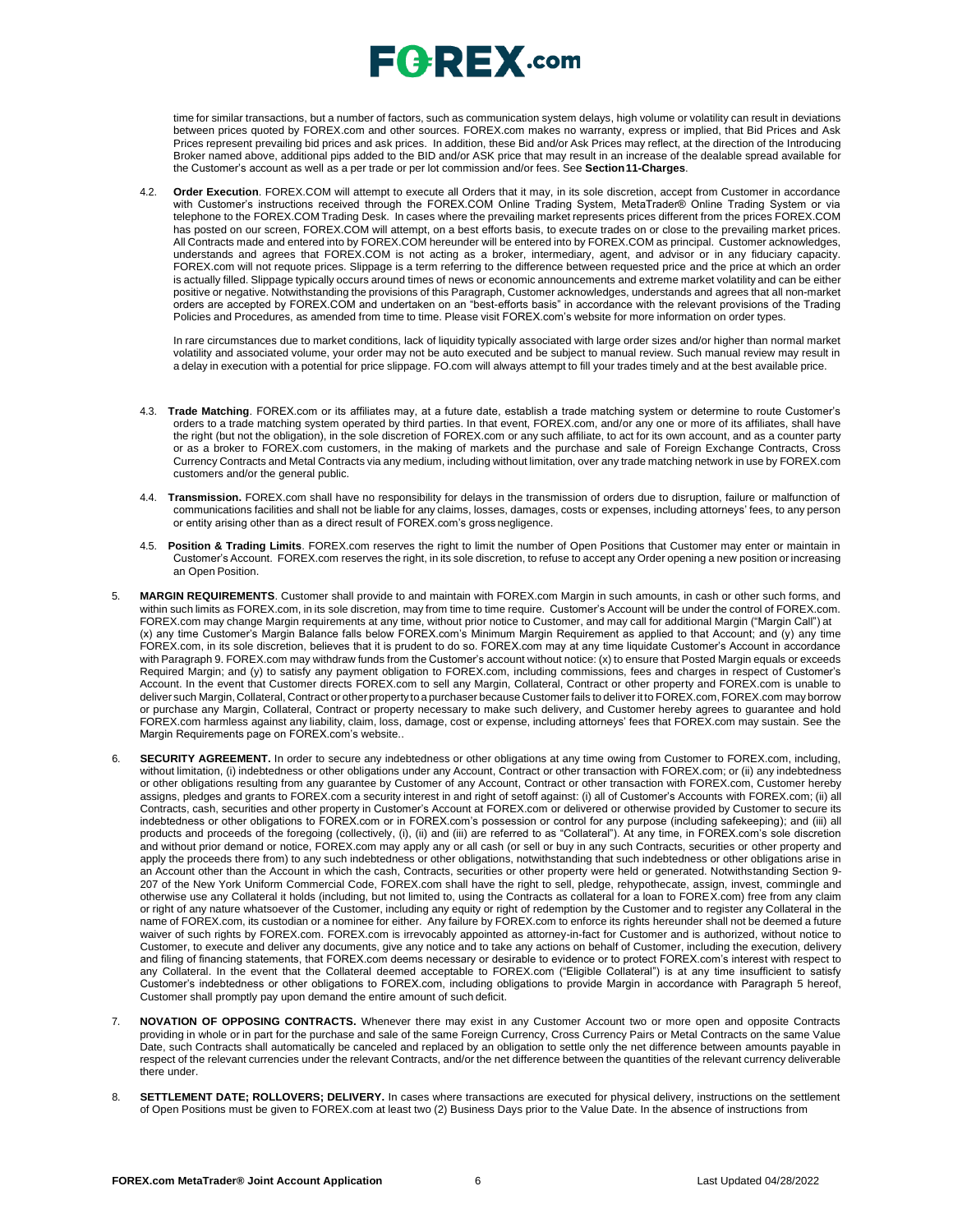

Customer directing FOREX.com to deliver, offset, or roll over Open Positions, FOREX.com is authorized, in FOREX.com's sole discretion, to deliver, roll over or offset all or any portion of the Open Positions in Customer's Account at Customer's risk. Delivery of Foreign Currency shall be made to the bank specified by the purchaser in a major city in the country in which the Foreign Currency is the legal tender. Unless otherwise agreed by FOREX.com and Customer in writing, the Foreign Currency shall be deliverable by wire transfer. FOREX.com may require payment of amounts due from Customer to FOREX.com prior to 16:30 ET on any day prior to payment of amounts due and payable by FOREX.com to Customer on that day. FOREX.com and Customer shall exchange, make use of, and periodically update and confirm any standing payment instructions. Spot Metal deliveries will take place at a location and custodian as approved by FOREX.com. Sufficient funds to take delivery or the necessary delivery documents must be in the possession of FOREX.com. If instructions, funds and documents are not received by FOREX.com by the specified time, FOREX.com may, in its sole discretion and without notice to Customer, offset Customer's Open Positions, roll over Customer's Open Positions into the next settlement time period, or make or receive delivery on behalf of Customer upon any terms and by any methods deemed reasonable by FOREX.com,initssolediscretion.Termsand/ormethods fordelivering, offsetting, orrollingoverCustomers' OpenPositions may differ on a Customerby-Customer basis relative to the current balance in the Customer'sAccount.

- 9. **LIQUIDATION OF ACCOUNTS AND DEFICIT BALANCES.** In the event of: (a) an Event of Default; (b) insufficient Margin, or FOREX.com's determination that any Collateral deposited to protect Customer's Account is inadequate, regardless of current market quotations, to secure Customer's Account; or (c) any other circumstances or developments that FOREX.com, in its sole discretion, deems appropriate for its protection, FOREX.com may, in its sole discretion, take one or more, or any portion, of the following actions: (1) satisfy any obligation Customer may have to FOREX.com (either directly or by way of guarantee or suretyship) out of any of Customer's funds or property in the custody or control of FOREX.com; (2) sell or purchase any or all Contracts and any securities or other property held or carried for Customer; and (3) cancel any or all outstanding Orders or Contracts or other transactions or commitments made by or on behalf of Customer. Any of the above actions may be taken without demand for Margin or additional Margin, without prior notice of sale or purchase or other notice to Customer, Customer's legal representatives, heirs, executor, administrator, trustee, legatee, successors or assigns and regardless of whether the ownership interest is held individually or jointly with others. Any prior demand or notice of sale or purchase shall not be considered a waiver of FOREX.com's right to sell or buy at any time in the future without demand or notice as provided above. In liquidation of Customer's Long Positions and Short Positions, FOREX.com may, in its sole discretion, offset in the same settlement or it may initiate new Long Positions or Short Positions in order to establish a spread or straddle that in FOREX.com's sole judgment may be advisable to protect or reduce existing positions in Customer's Account. Any sales or purchases may be made according to FOREX.com's judgment and in its sole discretion in any interbank, Over-the-Counter or other exchange market where such business is then usually transacted or at a public auction or private sale, and FOREX.com may purchase the whole or any part thereof free from any right of redemption. In the event the proceeds realized pursuant to liquidation are insufficient for the payment of all liabilities of Customer due to FOREX.com, Customer shall promptly pay upon demand the entire amount of any such deficit, together with all other deficits and all unpaid liabilities of Customer, including, but not limited to, all costs of enforcement and collection, such as, but not limited to, attorneys' fees, witness fees and travel expenses, interest on any such deficit and liabilities at a rate equal to three (3) percentage points above the then prevailing prime rate at FOREX.com's principal bank or the maximum interest rate allowed by law, whichever is lower. In the event FOREX.com incurs expenses other than for the collection of deficits, with respect to Customer's Account, Customer agrees to pay such expenses. See the Margin Requirements page on FOREX.com's website.
- 10. **FUTURES COMMISION MERCHANT AND RETAIL FOREIGN EXCHANGE DEALER.** FOREX.com is a registered Futures Commission Merchant and Retail Foreign Exchange Dealer (FCM/RFED) (NFA ID# 0339826), a member of the National Futures Association (NFA) and is regulated by the Commodity Futures Trading Commission (CFTC). For more information on the NFA and its policies visit [http://www.nfa.futures.org.](http://www.nfa.futures.org/) For information regarding FOREX.com, Commodity Futures Trading Commission (CFTC) registration, NFA membership information, regulatory and non-regulatory actions, please visit NFA's Background Affiliation Status Information Center (BASIC) at http://www.nfa.futures.org/basicnet/
- 11. **CHARGES.** FOREX.com is compensated for its services through the bid/ask spread and/or per-lot commission, as well as mark-up on rollovers and mark-up on back-to-base currency conversions for products not settling in a Customer's account base currency. FOREX.com may charge for incidental banking-related fees such as wire charges for deposits/withdrawals and returned check fees and monthly data fees. FOREX.com may charge monthly data fees in any account wherein there is no trading activity for at least twelve (12) months. FOREX.com reserves the right to change its fee structure at any time without notice. Fees do not currently, but may in the future include such things as statement charges, order cancellation charges, account transfer charges, telephone order charges or fees imposed by any interbank agency, bank, contract, market or other regulatory or self-regulatory organization arising out of FOREX.com's provision of services hereunder. Customer may incur additional fees for the purchase of optional, value added services offered by FOREX.com.
- 12. **INTRODUCING BROKERS.** If Customer's account has been introduced to FOREX.com by an Introducing Broker ("IB"), Customer understands and acknowledges that FOREX.com may compensate Introducing Broker for introducing Customer to FOREX.com and that such compensation may be on a per trade or other basis.
- 13. **FOREIGN ACCOUNTS.** Customers not residing in the United States ("Foreign Accounts") may be asked to comply with requests for special information by FOREX.com as required by any governmental unit or regulatory agency. This includes, but is not limited to, special calls for information. In the event of a special call for information, FOREX.com or its agent shall be required to obtain the information set forth by any governmental unit or regulatory agency requesting information. In addition, failure to respond to a special call may cause transactions to be prohibited (other than offsetting trades) for Customer.
- 14. **TRADE CONFIRMATIONS.** Trades executed online will be confirmed online at the time of the trade and trades entered into by telephone will be confirmed verbally and via the online platform by 17:30 ET on the day of execution. Reports of the confirmation of orders and statements of Accounts for Customer shall be deemed correct and shall be conclusive and binding upon Customer the sooner of: (x) two (2) Business Days after transmittal to Customer by posted mail; or (y) immediately with respect to Orders confirmed via the FOREX.com Online Trading System or MetaTrader® Online Trading System. Customer may object to confirmations and statements by telephone within the time frames identified above, but any such objection must be confirmed by e-mail to [info@FOREX.com](mailto:info@FOREX.com) or in writing within two (2) Business Days thereafter to FOREX.com, (which confirmation shall be deemed received only if actually delivered or mailed by registered mail, return receipt requested to FOREX.com at such address). Failure to object shall be deemed ratification by Customer of all actions taken by FOREX.com or FOREX.com's agents prior to Customer's receipt of such reports. Customer's failure to receive a trade confirmation shall not relieve Customer of the obligation to object as set out herein. Customer agrees to immediately call to FOREX.com's attention any oral information that Customer has reason to believe is inconsistent with Customer's own information. Customer understands, acknowledges and agrees that errors, whether resulting in a profit or loss to Customer, shall be corrected, and Customer's Account will be credited or debited in such manner and extent as to place Customer's Account in the same position in which it would have been had the error not occurred. Transaction Data Reports that include the transaction data required by NFA Compliance Rule 2-36 are available upon request. Please call 1-877-367-3946 (Toll Free) or 1-908-731-0730 (International) to request this information.
- 15. **COMMUNICATIONS.** Reports, statements, notices and any other communications from FOREX.com may be transmitted to Customer by (x) placement on FOREX.com's Website; or (y) United States mail or other delivery service to Customer's current address as reflected on FOREX.com's records. Customer shall notify FOREX.com immediately of any change in Customer's address by e-mail to [info@FOREX.com](mailto:info@FOREX.com) or by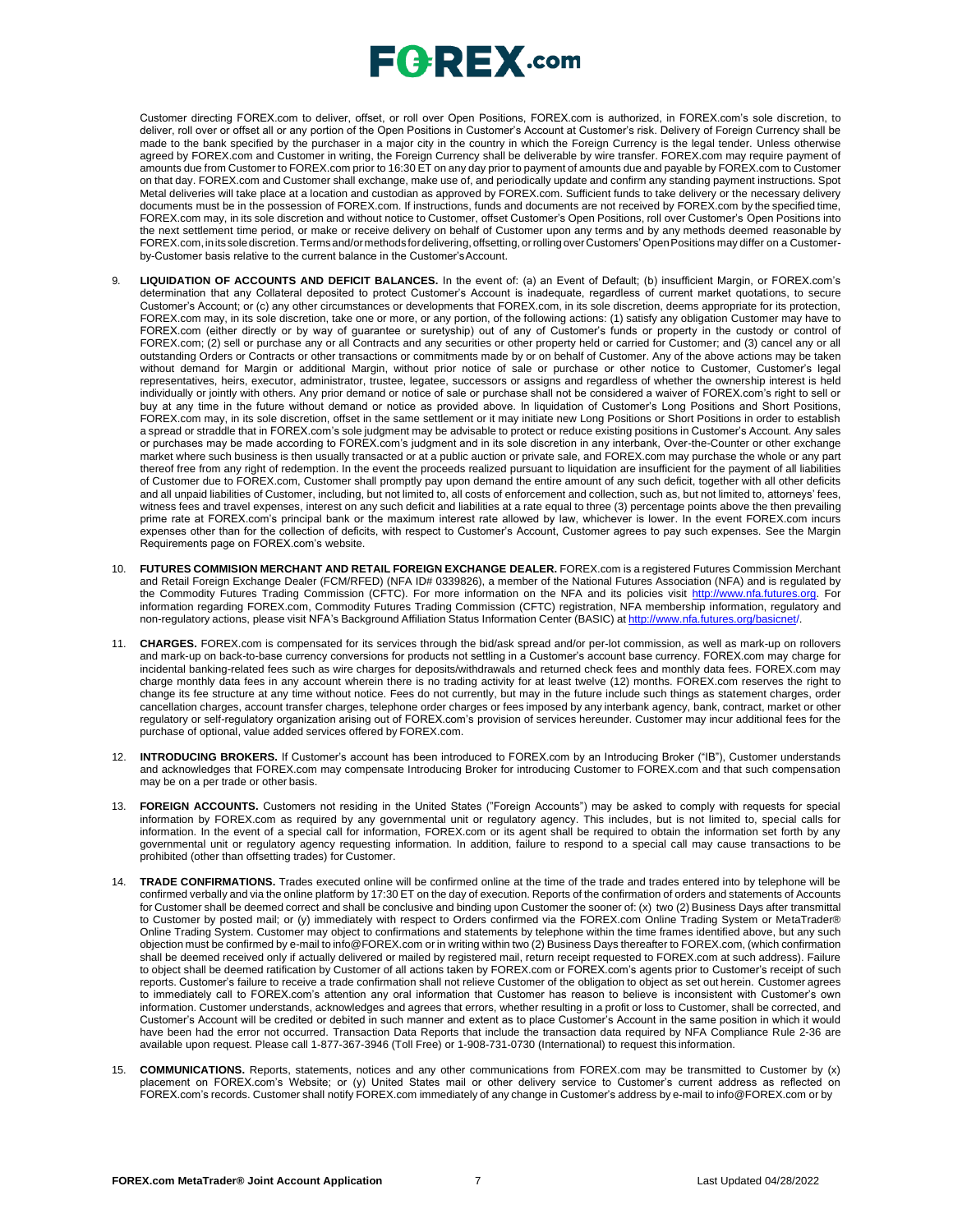# $E$ **G**  $R$ **EX** .com

United States mail or other delivery service to FOREX.com, Bedminster One, 135 US Highway 202/206, Suite 11, Bedminster, NJ 07921. All communications sent by FOREX.com shall be deemed effective when deposited by FOREX.com in the United States mail or with another delivery service, or when received by a transmitting agent (such as an Internet service provider) for transmission to Customer, whether actually received by Customer or not. All communications sent by Customer shall not be deemed effective until accepted byFOREX.com.

- 16. **FOREX.COM RESPONSIBILITIES.** Neither FOREX.com nor GAIN Capital shall be liable to Customer for any claims, losses, damages, costs or expenses, including attorneys' fees, caused, directly or indirectly, by any events, actions or omissions, including, without limitation, claims, losses, damages, costs or expenses, including attorneys' fees, resulting from civil unrest, war, insurrection, international intervention, governmental action (including, without limitation, exchange controls, forfeitures, nationalizations, devaluations), natural disasters, acts of God, market conditions, inability to communicate with any relevant person or any delay, disruption, failure or malfunction of any transmission or communication system or computer facility, whether belonging to FOREX.com, GAIN Capital, Customer, any market, or any settlement or clearingsystem.
- 17. **INTELLECTUAL PROPERTY AND CONFIDENTIALITY.** All copyright, trademark, trade secret and other intellectual property rights in the FOREX.com Online Trading System or MetaTrader® Online Trading System ("Trading System") shall remain at all times the sole and exclusive property of FOREX.com and/or its 3<sup>rd</sup> party service providers and Customers shall have no right or interest in the Trading System(s) except for the right to access and use the Trading System(s) as specified herein. Customer acknowledges that the Trading System(s) are confidential and have been developed through the expenditure of substantial skill, time, effort and money. The Customer will protect the confidentiality of FOREX.com and/or its 3<sup>rd</sup> party service providers by allowing access to the Trading System(s) only by its employees and agents on a need to access basis. Customer will not publish, distribute, or otherwise make information available to third parties any information derived from or relating to the Trading System(s). Customer will not copy, modify, de-compile, reverse engineer, and make derivative works of the Trading System(s) or in the manner in which it operates.
- 18. **INDEMNIFICATION.** Customer agrees to indemnify and hold FOREX.com, its affiliates, employees, agents, successors and assigns harmless from and against any and all liabilities, claims, losses, damages, costs and expenses, including attorneys' fees, incurred by FOREX.com arising out of: (i) Customer's failure to fully and timely perform its obligations hereunder; and (ii) any of Customer's representations and warranties made that may at any time be untrue or incorrect .and (iii) any failure or omission by MetaQuotes Software Corporation in providing to customers via GAIN the MetaTrader® Online Trading System. Customer also agrees to pay promptly to FOREX.com any and all claims, losses, damages, costs and expenses, including attorneys' fees, incurred by FOREX.com in the enforcement of any of the provisions of this Agreement, any Contracts and other transactions hereunder, and any other agreements between FOREX.com and Customer and the collection of any amounts due hereunder and there under.
- 19. **DISCLOSURE OF CUSTOMER INFORMATION.** FOREX.com will not share or sell information regarding its customers and/or prospective customers, except to its employees, agents, partners, and associates as required in the ordinary course of FOREX.com's business conducted on behalf of customers, including, but not limited to, FOREX.com's banking or credit relationships in accordance with FOREX.com's privacy policy. FOREX.com may also disclose to federal or state regulatory agencies and law enforcement authorities' information regarding Customer and Customer's transactions in response to a request for such information or in response to a court order or subpoena. To read FOREX.com's entire privacy policy, please visit: [www.forex.com/en-us/terms-and-policies/privacy-policy/](http://www.forex.com/en-us/terms-and-policies/privacy-policy/)
- 20. **JOINT ACCOUNTS AND/OR TRUST ACCOUNTS.** If more than one natural person executes this Agreement as Customer, all such natural persons agree to be jointly and severally liable for the obligations assumed in this Agreement. If this Agreement is executed by a trust, unincorporated association, partnership, custodian or other fiduciary, such Customer hereby agrees to indemnify, defend, save and hold free and harmless FOREX.com for any liabilities, claims, losses, damages costs and expenses, including attorneys' fees, resulting directly or indirectly from breach of any fiduciary or similar duty or obligation or any allegation thereof, including attorneys' fees.
- 21. **AMENDMENTS.** Customer understands, acknowledges and agrees that FOREX.com may amend or change this Agreement at any time. FOREX.com will provide notice to Customer of any such amendment or change by posting the amendment or change to the Website or by sending an e-mail message to Customer. Customer agrees to be bound by the terms of such amendment or change on the earlier of: (x) ten (10) days after FOREX.com has posted notice of such amendment or change to the Forex.com Website; or (y) on the date of the entry of any Order other than a Liquidating Order. In the event that Customer objects to any such change or amendment, Customer agrees to liquidate Customer's Open Positions and instruct FOREX.com regarding the disposition of all assets in Customer's Account within ten (10) Business Days after notice of the amendment or change has been posted to the Forex.com Website. No waiver or amendment of this Agreement may be implied from any course of dealing between the parties or from any failure by FOREX.com or its agents to assert its rights under this Agreement on any occasion or series of occasions. No oral agreements or instructions to the contrary shall be recognized or enforceable.
- 22. **TERMINATION.** This Agreement shall continue and be in effect until termination by Customer or FOREX.com. Customer may terminate this Agreement if: (i) Customer has no open Foreign Currency positions and no liabilities held by or owed to FOREX.com; (excluding any deficit balance in Customer Account being Company will not allow any Customer Account to reach a deficit balance); and (ii) Customer has provided three (3) days' written notice to FOREX.com by e-mail to *[info@FOREX.com](mailto:info@fxadvantage.com)* or by United States mail or other delivery service to FOREX.com.; and (iii) FOREX.com has accepted the notice as provided in Section 15 hereof. FOREX.com may, in its sole discretion, terminate this Agreement at any time, effective as of the close of business on the day notice is sent to Customer. Termination by either party shall not affect any Contracts or other transactions previously entered into and shall not relieve either party of any obligations set out in this Agreement, nor shall it relieve Customer of any obligations arising out of any deficit balance.
- 23. **ENTIRE AGREEMENT.** This Agreement together with the Customer Account Application embodies the entire agreement between FOREX.com and the Customer, superseding any and all prior written and oral agreements.
- 24. **RECORDINGS.** Customer acknowledges and agrees that any and all conversations between Customer and FOREX.com principals, agents, employees or associates, including the FOREX.com Trading Desk and customer service and operations desks may, at the option and in the sole discretion of FOREX.com, be recorded electronically with or without the use of an automatic tone warning device. Customer further agrees to the use of such recordings and transcripts thereof as evidence by either party in connection with any dispute or preceding that may arise involving Customer or FOREX.com.
- 25. **BINDING EFFECT.** This Agreement shall be continuous and shall cover, individually and collectively, all Accounts of Customer at any time opened or reopened with FOREX.com, irrespective of any change or changes at any time in the personnel of FOREX.com or its successors, assigns, or affiliates. This Agreement, including all authorizations, shall inure to the benefit of FOREX.com and its successors and assigns, whether by merger, consolidation, or otherwise and shall be binding upon Customer and/or the personal representatives, heirs, executor, administrator, trustee, legatees, legal representative, successors and assigns of Customer.
- 26. **LAW AND JURISDICTION; SEVERABILITY.** This Agreement is governed by, and shall be construed in accordance with the laws of the State of New York, United States of America without giving effect to any conflict of laws doctrine that would interfere with or prevent the application of this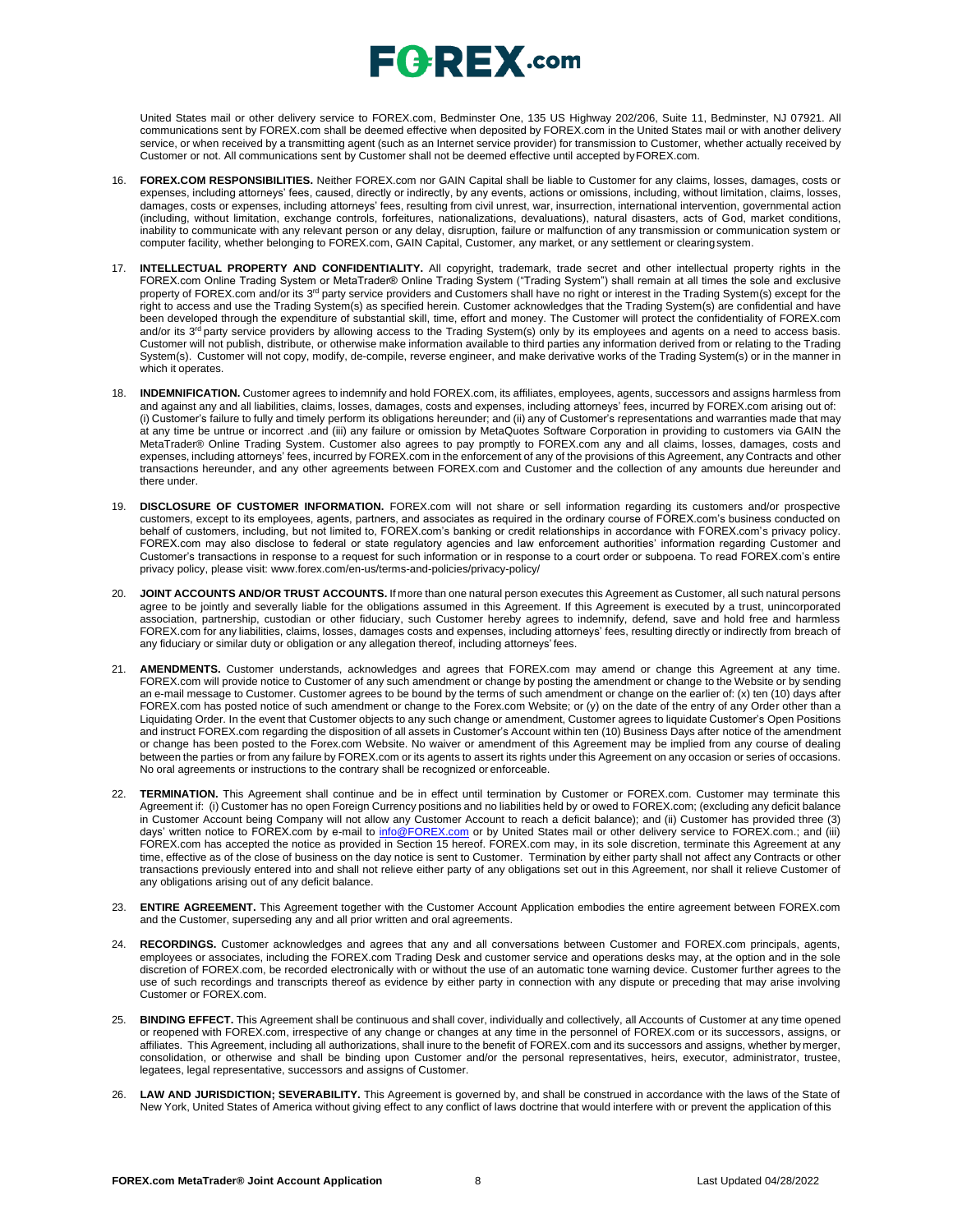

provision. With respect to any suit, action or proceeding ("Proceeding") relating to this Agreement, Customer irrevocably (i) submits to the exclusive jurisdiction of the State and federal courts located in the Borough of Manhattan, State of New York; (ii) agrees to service of process in any legal proceeding by sending copies thereof by registered or certified mail, if practicable (postage prepaid) to the other party at the address set forth in this Agreement or updated as provided in Paragraph 15 hereof (where service of process is being made by FOREX.com); (iii) waives any objection which it may have at any time to the laying of venue of any Proceeding brought in any such court, waives any claim that such Proceeding have been brought in an inconvenient forum; (iv) agrees that any Proceeding shall be commenced within one (1) year after the cause of any such Proceeding shall have arisen; and (v) further waives the right to object, with respect to such Proceeding, that such court does not have jurisdiction over such party. Alternatively, at the option of either FOREX.com or Customer, any proceeding hereunder may be submitted for arbitration before the American Arbitration Association at Association's New York or New Jersey Office. The arbitration shall be conducted according to the rules then in effect of the American Arbitration Association. Any award of the arbitrator(s) will be final and binding. If any clause of this Agreement is determined void or invalid by a court of competent jurisdiction, the remainder of the Agreement shall remain in full force and effect.

- 27. **ACCEPTANCE.** This Agreement shall not be deemed to be accepted by FOREX.com or become a binding contract between Customer and FOREX.com until the signed Customer Account Application has been received and approved by FOREX.com. In the event that there are any unauthorized alterations or deletions to this Agreement or related documents such alteration and deletions shall not be binding on FOREX.com and said original forms shall govern Account.
- 28. **RELATIONSHIP WITH GAIN CAPITAL**. FOREX.com operates as a division of GAIN Capital Group, LLC. FOREX.com utilizes GAIN Capital Group's trading systems, infrastructure, technology, operations and personnel to facilitate Customer trading. GAIN Capital Group, LLC is a registered Futures Commission Merchant and Retail Foreign Exchange Dealer (FCM/RFED) and a member of the National Futures Association (NFA ID # 0339826).
- 29. **AUTHORIZATION TO TRANSFER FUNDS.** Customer hereby agrees that FOREX.com may at any time and from time to time, in the sole discretion of FOREX.com, apply and transfer from any of Customer's Accounts with FOREX.com to any of Customer's other accounts, whether held at FOREX.com or other approved financial institutions, any of the Contracts, currencies, securities or other property of Customer held either individually or jointly with others to another account.
- 30. **SPOT METALS.** Spot Metal contracts are not subject to regulation by the U.S. Commodity Futures Trading Commission and National Futures Association under the Commodity Exchange Act.

#### **Consent to Electronic Transmission of Account Statements**

Customer hereby consents to receive account statements (monthly and daily statements) online. FOREX.com will provide Customer with passwordprotected access to online reports. Customer will be able to generate daily, monthly and annual account statements detailing transaction activity, profit and loss statements, open positions, margin balances, account credits and debits, etc. Statements are deemed received when made available to Customer by FOREX.com, regardless of whether Customer actually accessed the statement. Customer is responsible for alerting FOREX.com to any change in their e-mail address. This consent shall be effective until revoked by Customer in writing and received by FOREX.com according to paragraph 15 of this Customer Agreement.

#### **Agreement to Use Collateral**

Customer authorizes FOREX.com to sell, pledge, rehypothecate, assign, invest, commingle and otherwise use any Collateral held by FOREX.com, including, but not limited to, using the Contracts as collateral for a loan to FOREX.com, and, further dealing with the Collateral, as provided in the Customer Agreement (including, but not limited to Paragraph 6 thereof). Where Customer's Account consists of more than one Account, this authorization shall apply to all of Customer's Accounts with FOREX.com. This Agreement to Use Collateral shall remain in effect so long as Customer's Account with FOREX.com remains open or Customer has any obligations of any kind to FOREX.com, under the CustomerAgreement.

#### **Social Security / Tax ID Certification**

Customer hereby certifies, under penalty of perjury, that (1) the number provided on the Customer Application is Customer's correct Social Security or Taxpayer Identification Number and (2) the ownership, or beneficiary, of Customer's Account is not subject to backup withholding under Section 3406(a)(1)(C) of the Internal Revenue Code.

## **eSignal Disclaimer of Warranty**

If Customer should choose to utilize eSignal's Forex Charts, eSignal hereby expressly disclaims all warranties of every kind, express and/or implied, as to the licensed products (including the information, data and software contained therein), the results obtained by their use, as to the performance thereof and every other matter, including, but not limited to, warranties of merchantability and fitness for a particular purpose. eSignal and its third party suppliers do not guarantee the adequacy, accuracy, timeliness or completeness of the licensed products or any component thereof. eSignal and its third party suppliers shall not be subject to any damages or liability for any errors, omissions or delays therein. The licensed products and all components thereof are provided on an "as is" basis.

#### **TradingView Disclaimer of Warranty**

If Customer should choose to utilize TradingView's charts, trading interface, news, analysis, website etc. (collectively, "TradingView Products"), TradingView and FOREX.com hereby expressly disclaim all warranties of every kind, express and/or implied, as to the licensed products (including the information, data and software contained therein), the results obtained by their use, as to the performance thereof and every other matter, including, but not limited to, warranties of merchantability and fitness for a particular purpose. TradingView cannot and does not represent or guarantee that any of the information available on TradingView Products is accurate, reliable, current, complete or appropriate for your needs. Various information available through TradingView Products or on TradingView may be specially obtained by TradingView from professional businesses or organizations, such as exchanges,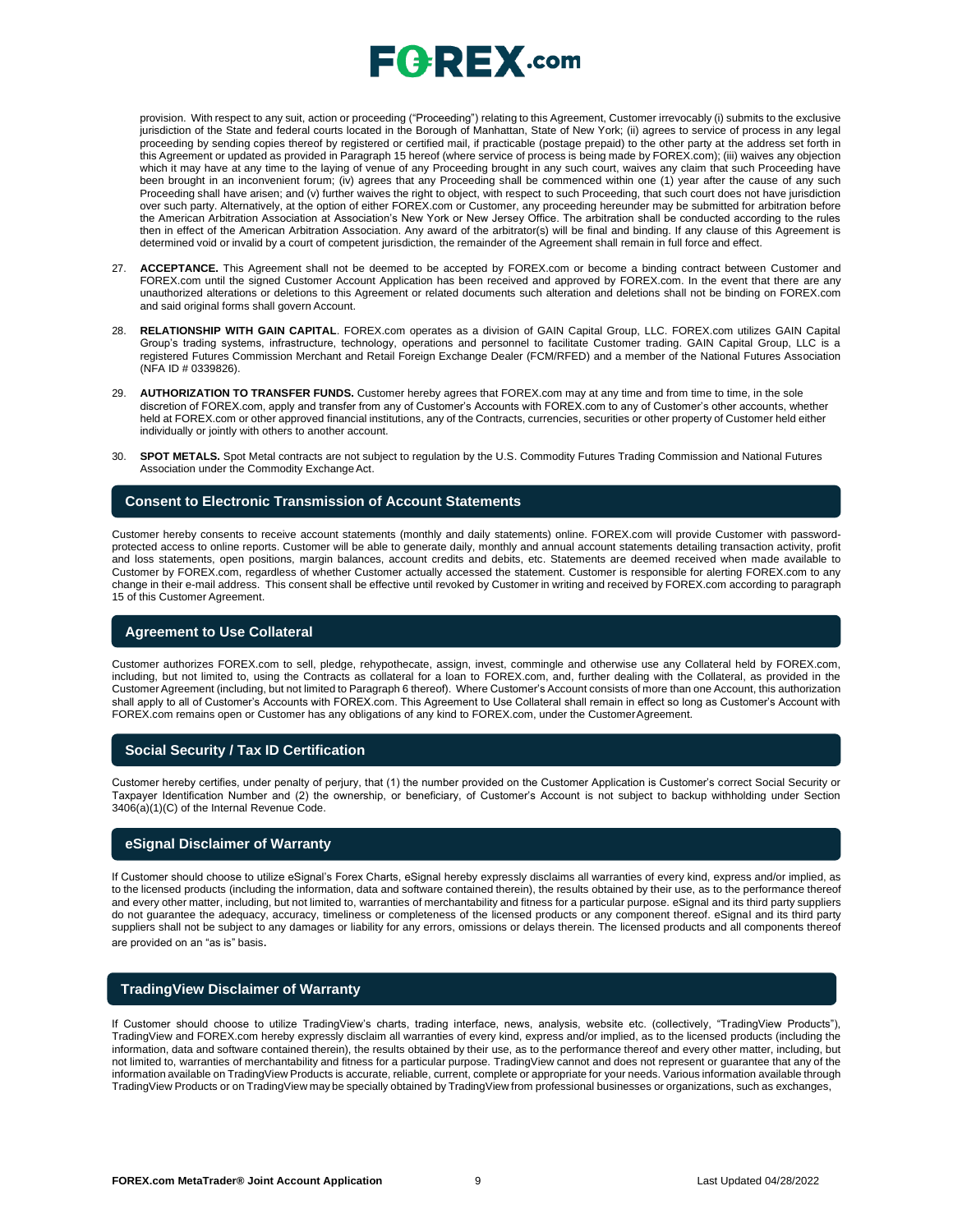

news providers, market data providers, and other content providers who are believed to be sources of reliable information. Nevertheless, due to various factors — including the inherent possibility of human and mechanical error — the accuracy, completeness, timeliness, results obtained from use, and correct sequencing of information available through the TradingView Products and website are not and cannot be guaranteed by TradingView or FOREX.com. FOREX.com, TradingView and its third party suppliers shall not be subject to any damages or liability for any errors, omissions or delays therein. The licensed products and all components thereof are provided on an "as is" basis.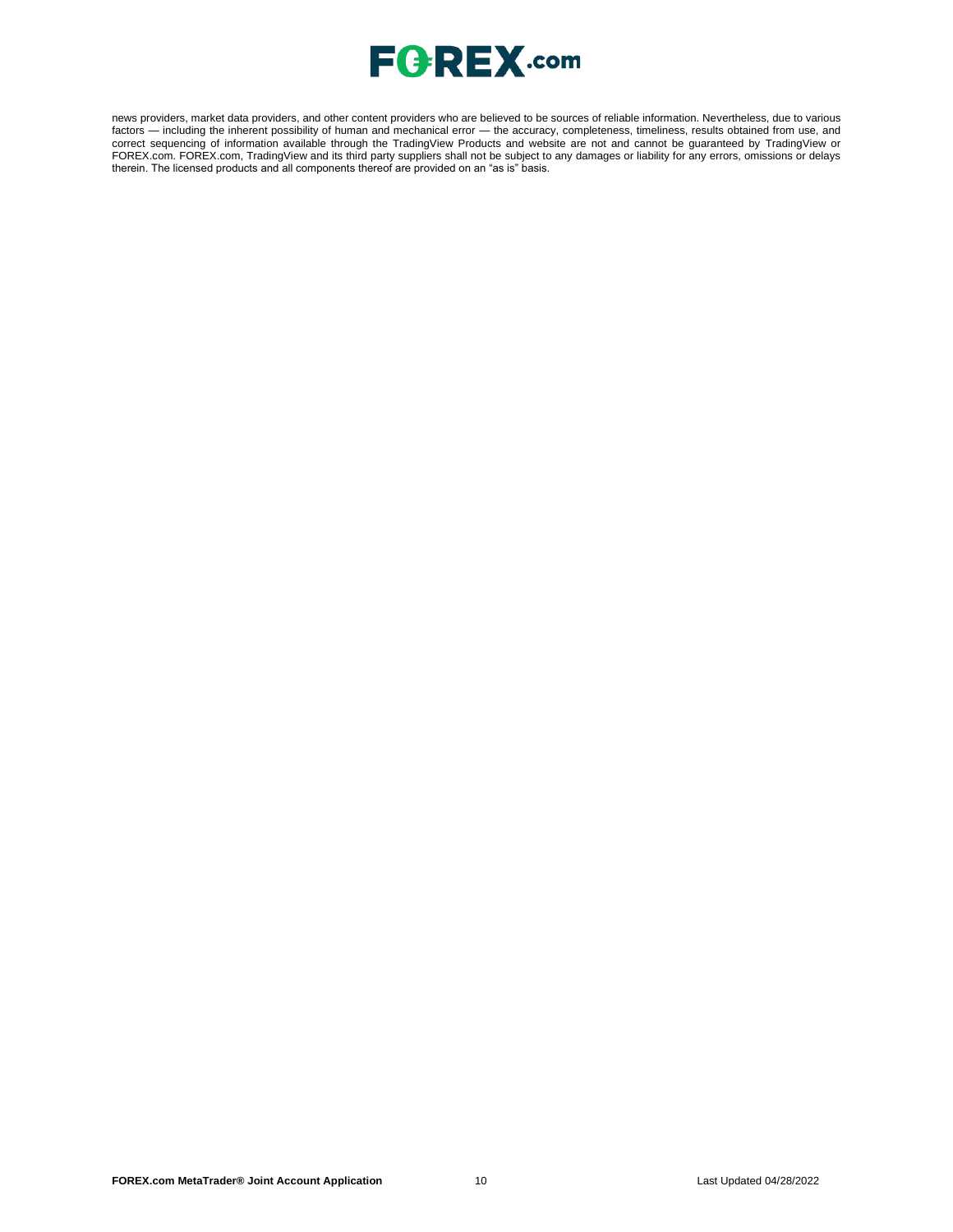

## **Expert Advisor and MetaTrader® Hosting Disclaimer of Warranty**

If you should choose to utilize Expert Advisor and MetaTrader® Hosting, a hosting environment allowing for real-time access to your FOREX.com Trading Account, FOREX.com and its third party suppliers make no warranties or representations of any kind, whether express or implied for the service it is providing. FOREX.com and its third party suppliers also disclaims any warranty of merchantability or fitness for any particular purpose and will not be responsible for any damages that may be suffered by you, including loss of funds, data, non-deliveries or service interruptions by any cause or errors or omissions by you. Your use of any information obtained by way of Expert Advisor Hosting used in conjunction with MetaTrader® Hosting is at your own risk, and FOREX.com and its third party suppliers specifically denies any responsibility for the accuracy or quality of information obtained through its services. Connection speed represents the speed of an end-to-end connection. FOREX.com and its third party suppliers do not represent guarantees of speed or availability of end-to-end connections. FOREX.com and its third party suppliers shall not be subject to any damages or liability for any errors, omissions or delays therein including unavailability. The licensed products and all components thereof are provided on an "as is" basis and are separate and distinct from the services providing under this Agreement.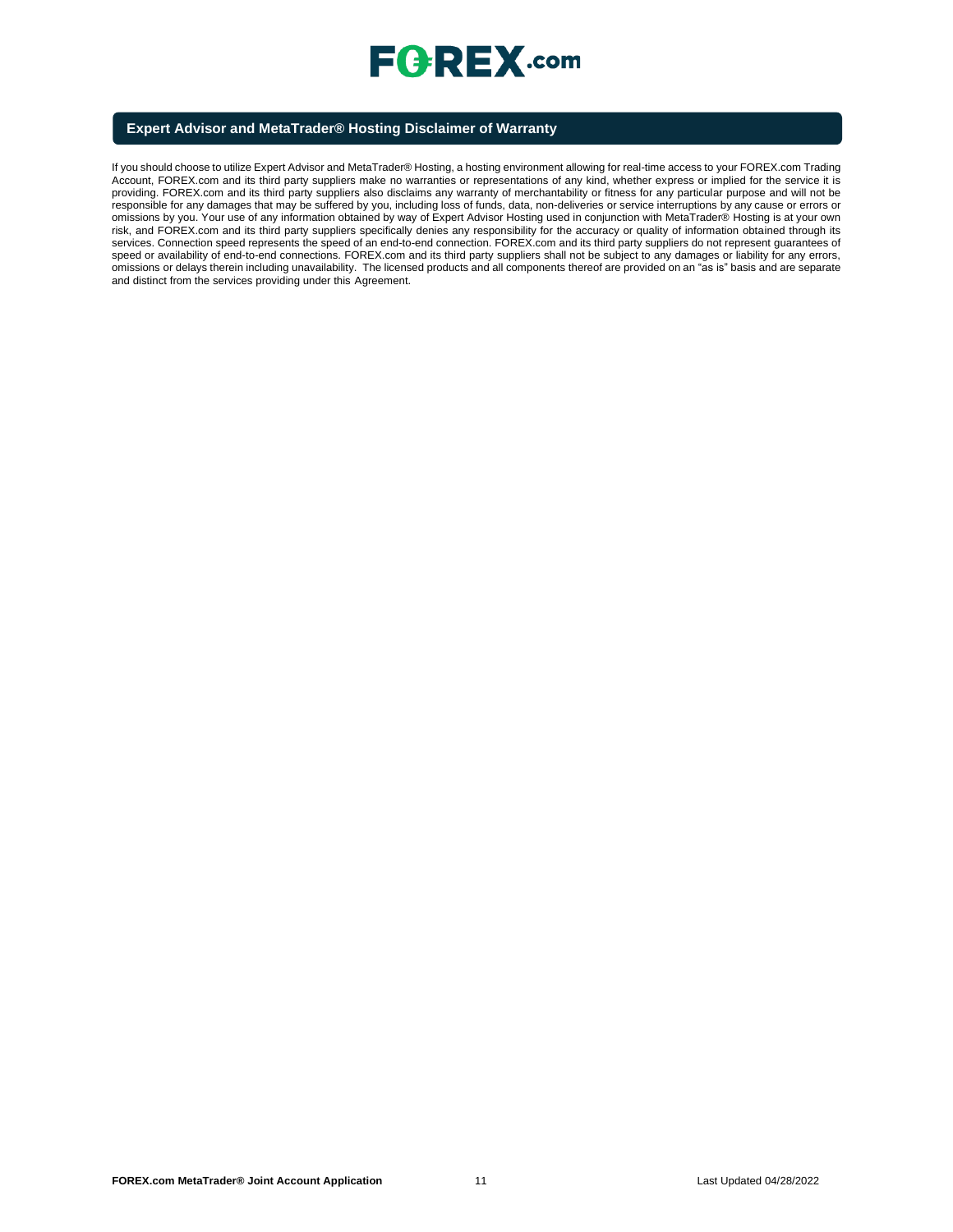

### **Risk Disclosure Statement**

In consideration of FOREX.com agreeing to enter into Over-the-Counter ("OTC") Foreign Exchange Contracts with the undersigned (hereinafter referred to as the "Customer"), Customer acknowledges, understands and agrees that:

- **1. Trading Is Very Speculative and Risky**. Foreign Exchange Trading and Spot Metal Trading is highly speculative and is suitable only for those customers who (a) understand and are willing to assume the economic, legal and other risks involved, and (b) are financially able to assume losses significantly in excess of Margin or deposits. Foreign Exchange and Spot Metal Trading may not be an appropriate investment for retirement funds. Customer represents, warrants and agrees that Customer understands these risks; that Customer is willing and able, financially and otherwise, to assume the risks of Foreign Exchange Trading and Spot Metal Trading and that loss of Customer's entire Account Balance will not change Customer's life style.
- **2. High Leverage And Low Margin Can Lead To Quick Losses**. The high leverage and low Margin associated with Foreign Exchange Trading and Spot Metal Trading can result in significant losses due to price changes in Foreign Exchange Contracts, Cross Currency Contracts and Metal Contracts. Customers must maintain the Minimum Margin Requirement on their Open Positions at all times. It is the customer's responsibility to monitor his/her Account Balance. FOREX.com has the right to liquidate any or all Open Positions whenever the Minimum Margin Requirement is not maintained. Increasing leverage increases risk.
- **3. Prices, Margin And Valuations Are Set By FOREX.com And May Be Different From Prices Reported Elsewhere**. FOREX.com will provide prices to be used in trading, valuation of Customer positions and determination of Margin requirements. Although FOREX.com expects that these prices will be reasonably related to prices available in the interbank market, prices reported by FOREX.com may vary from prices available to banks and other participants in what is known as the interbank market. FOREX.com will exercise considerable discretion in setting and collecting Margin. FOREX.com is authorized to convert funds in Customer's Account for Margin into and from such Foreign Currency and Metal at a rate of exchange determined by FOREX.com in its sole discretion on the basis of then-prevailing money marketrates.
- **4. One Click Trading And Immediate Execution**. FOREX.com's automated order entry system provides immediate transmission of Customer's order once Customer enters the notional amount and clicks "Buy/Sell." There is no "second look" before transmission, and Market Orders cannot be cancelled. This feature may be different from other trading systems. Although not required, we recommend a Customer utilize the Demo Trading System to become familiar with the order entry process before trading online with FOREX.com. Customer agrees that by using FOREX.com's order-entry system, Customer agrees to the one-click system and accepts the risk of this immediate transmission feature.
- **5. Telephone Orders And Immediate Execution.** Market Orders executed through the FOREX.com Trading Desk are completed when FOREX.com says "deal" or "done." At that point Customer has bought or sold and cannot cancel the Market Order. By placing Market Orders through the FOREX.com Trading Desk, Customer agrees to such immediate execution and accepts the risk of this immediate executionfeature.
- 6. Market Recommendations Are Informational, Customer Makes Independent Decisions, And FOREX.com Is Not An Adviser Or A Fiduciary **To Customer.** The market recommendations provided by FOREX.com do not constitute an offer to buy or sell, or the solicitation of an offer to buy or sell, any Foreign Exchange Contracts, Cross Currency Contracts or Metal Contracts. Each decision by Customer to enter into a Contract or other transaction with FOREX.com and each decision whether a Contract or other transaction is appropriate or proper for Customer is an independent decision by Customer. FOREX.com is not acting as an advisor or serving as a fiduciary to Customer. Customer agrees that FOREX.com has no fiduciary duty to Customer and no liability in connection with and is not responsible for any liabilities, claims, damages, costs and expenses, including attorneys' fees, incurred in connection with Customer following FOREX.com's trading recommendations or taking or not taking any action based upon any recommendation or information provided by FOREX.com.
- **7. Recommendations Are Based On Personal Judgments And Are Not Guaranteed**. The market recommendations of FOREX.com are based solely on the judgment of FOREX.com's personnel. These market recommendations may or may not be consistent with the market positions or intentions of FOREX.com, its affiliates and employees. The market recommendations of FOREX.com are based upon information believed to be reliable, but FOREX.com cannot and does not guarantee the accuracy or completeness thereof or represent that following such recommendations will reduce or eliminate the risk inherent in Foreign Exchange and Spot Metal Trading.
- **8. There is no Central Market or Clearinghouse Guarantee of Payment.** Each Contract is a contract directly between FOREX.com and the Customer. There is no clearinghouse and no guarantee by any other party of FOREX.com's payment obligations to the customer. Customer must look only to FOREX.com for performance on all Contracts in Customer's Account and for return of any Margin or Collateral.
- **9. No Guarantees Of Profit**. There are no guarantees of profit or freedom from loss in Foreign Exchange Trading and Spot Metal Trading. Customer has received no such guarantees from FOREX.com or from any of its representatives. Customer is aware of the risks inherent in Foreign Exchange Trading and is financially able to bear such risks and withstand any losses incurred.
- **10. Customer May Not Be Able To Close Open Positions**. Due to market conditions or other circumstances FOREX.com may be unable to close out Customer's position at the level specified by Customer, and Customer agrees FOREX.com will bear no liability for failure to do so.
- **11. Trading Ahead And Along**. FOREX.com its personnel and affiliates and various other parties may execute orders at the same or better prices ahead of a Customer Order.
- **12. Third Party Agents**. In the event that Customer grants trading authority or control over Customer's Account to a third party (the "Trading Agent"), whether on a discretionary or non-discretionary basis, FOREX.com shall in no way be responsible for reviewing Customer's choice of such Trading Agent or for making any recommendations with respect thereto. FOREX.com makes no representations or warranties concerning any Trading Agent; FOREX.com shall not be responsible for any loss to Customer occasioned by the actions of the Trading Agent; and FOREX.com does not, by implication or otherwise, endorse or approve of the operating methods of the Trading Agent. If Customer gives the Trading Agent authority to exercise any of its rights over its Account, Customer does so at Customer's risk. Even though the undersigned grants authority to Trading Agent, client should be diligent and closely scrutinize all account activity. FOREX.com provides online Account access to view the status of their Account(s), whereby Client may view their Account Value and Account Activity.
- **13. Internet Trading**. Since FOREX.com does not control signal power, its reception or routing via Internet, configuration of Customer's equipment or reliability of its connection, FOREX.com shall not be liable for any claims, losses, damages, costs or expenses, including attorneys' fees, caused, directly or indirectly, by any breakdown or failure of any transmission or communication system or computer facility or trading software, whether belonging to FOREX.com, Customer, any market, or any settlement or clearing system when Customer trades online (viaInternet).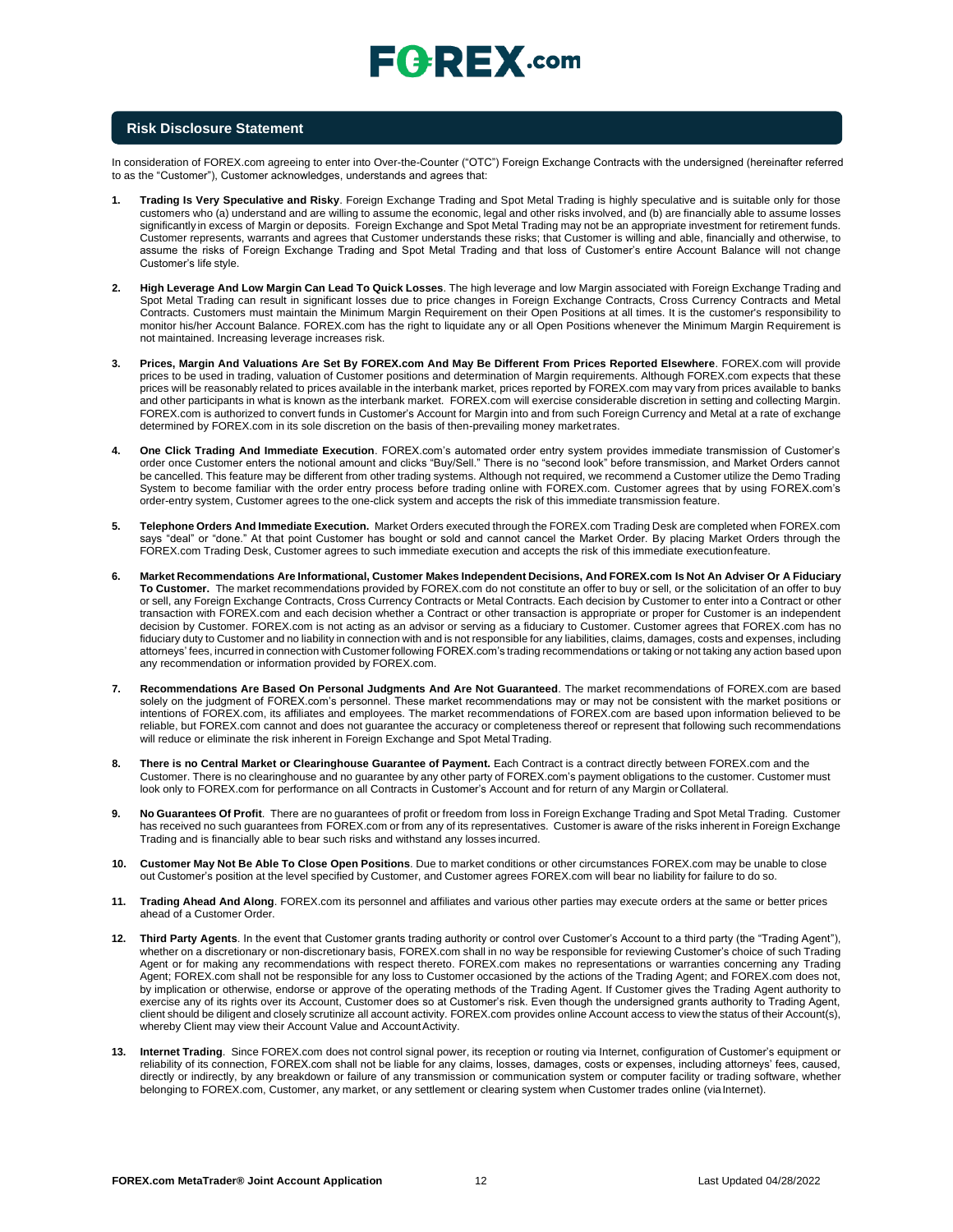

- **14. Telephone Orders**. FOREX.com is not responsible for disruption, failure or malfunction of telephonelines.
- **15. Quoting Errors**. Should a quoting error occur due to a mistype of a quote or a misquote given by telephone and/or electronic means (including responses to Customer requests), FOREX.com is not liable for any resulting errors in Account Balances and reserves the right to make necessary corrections or adjustments on the Account involved. Any dispute arising from such quoting errors will be resolved on the basis of the fair market value, as determined by FOREX.com, in its sole discretion, of the relevant Currency at the time such an error occurred. In cases where the prevailing market represents prices different from the prices FOREX.com has posted on our screen, FOREX.com will attempt, on a best efforts basis, to execute trades on or close to the prevailing market prices. These prevailing market prices will be the prices, which are ultimately reflected on the Customer Statements. This may or may not adversely affect customer realized and unrealized gains andlosses.
- **16. Creditor Priority in Bankruptcy**. The transactions you are entering into with FOREX.com are not traded on an exchange. Therefore, under the U.S. Bankruptcy Code, your funds may not receive the same protections as funds used to margin or guarantee exchange-traded futures and options contracts, which receive a priority in bankruptcy. Since that same priority has not been given to funds used for off-exchange forex trading and spot metal trading, if FOREX.com becomes insolvent and you have a claim for amounts deposited or profits earned on transactions with FOREX.com, your claim may not receive a priority. Without a priority, you are a general creditor and your claim will be paid, along with the claims of other general creditors, from any monies still available after priority claims are paid. Even customer funds that Company keeps separate from its own operating funds may not be safe from the claims of other general and priority creditors.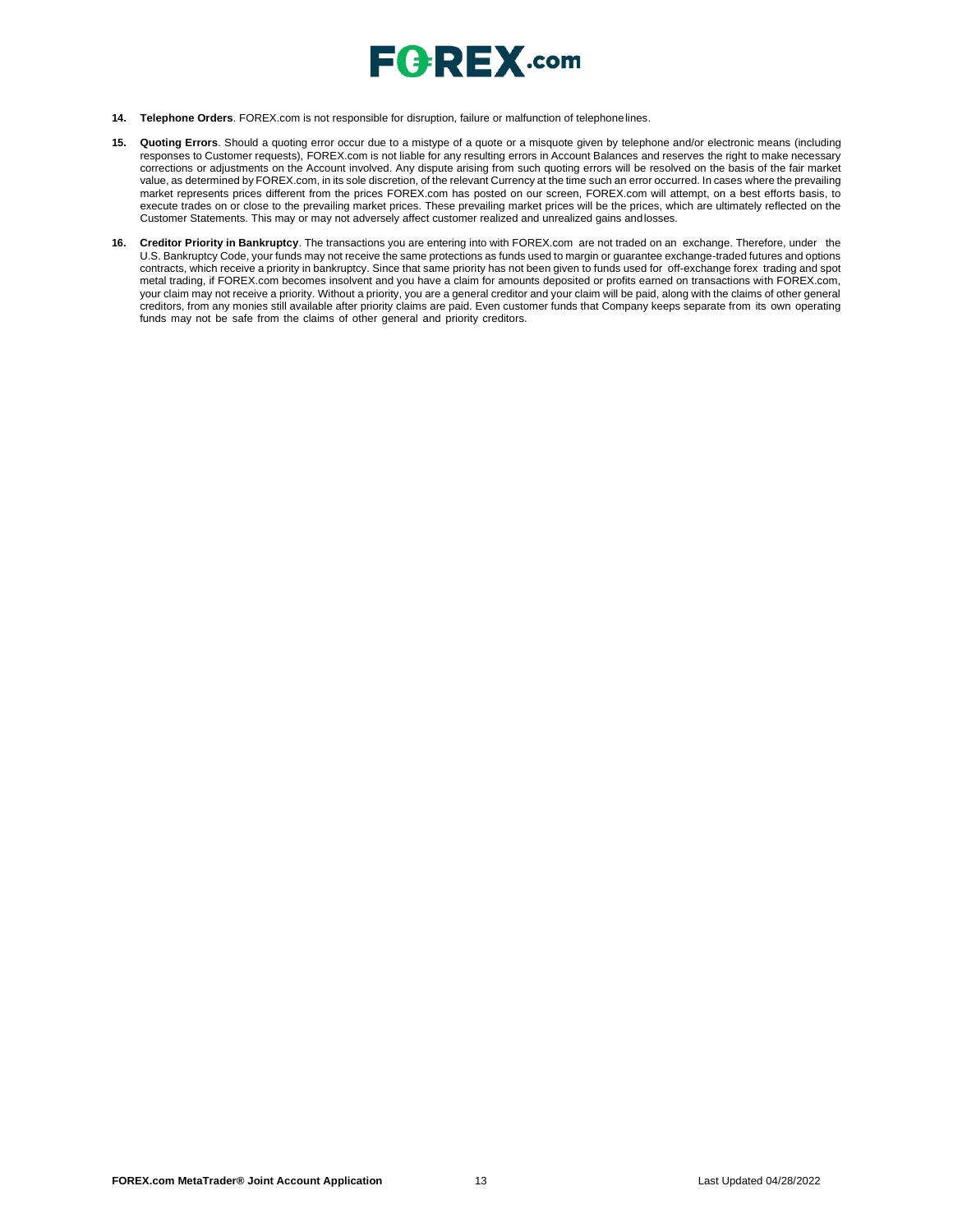#### **Trading Policies And Procedures**

- 1. **INTRODUCTION.** FOREX.com's Trading Policies and Procedures are an integral part of your Customer Agreement. It is your responsibility as Customer to carefully read these Trading Policies and Procedures and to inform FOREX.com of any questions or objections that you may have regarding them before entering each and every trading Order. In entering your trading Orders with FOREX.com, you agree, represent, warrant and certify that you understand and accept these Trading Policies and Procedures, as they are set forth here and as may be amended from time to time by FOREX.com as posted to FOREX.com's website, in its sole discretion, and you agree to comply with these Trading Policies and Procedures as currently in effect at any time. Terms capitalized in these Trading Policies and Procedures are defined in the Glossary as found o[n](http://www.forex.com/en-us/education/glossary/) **[www.forex.com/en-us/education/glossary/](http://www.forex.com/en-us/education/glossary/)**.
- 2. **TRADING HOURS.** All references to FOREX.com hours of trading are in U.S. Eastern Time ("ET") using a 24-hour format. FOREX.com normally provides access for Foreign Exchange Trading and Spot Metal Trading on the Website from 17:00 ET on Sunday to 17:00 ET on Friday, but FOREX.com reserves the right to suspend or modify its trading hours at any time and on such an event will inform clients in advance on a best efforts basis of any changes in its operating hours. Trading hours by contract type may vary. OTC Foreign Currency and metal markets operate 24 hours a day. Following submission of an Order to trade, it is the sole responsibility of Customer to remain available for Order and Fill confirmations, and other communications regarding Customer's FOREX.com Account until all open Orders are completed. Thereafter, Customer must monitor Customer's Account frequently when Customer has Open Positions in theAccount.

#### **3. TRADE ORDERS**

- 3.1. **Order Entry.** All Orders must be placed through the FOREX.com Online Trading System or MetaTrader® Online Trading System or by telephone to the FOREX.com Trading Desk. Telephone orders are accepted in the sole discretion ofFOREX.com.
- 3.2. **Types of Orders Accepted.** Some of the types of Orders FOREX.com accepts include, but are not limitedto:
	- a) *Day Only Order --* An order (other than a Market Order) that is effective until 17:00 ET on the day that it was requested.
	- b) **Good till Canceled Order ("GTC")** -- An Order (other than a Market Order), that by its terms is effective until filled or canceled by Customer. GTC orders do *not* automatically cancel at the end of the Business Day.
	- c) *Limit Order --* An Order (other than a Market Order) to buy or sell the identified Currency or spot metal, or pair of Currencies or metals pair, at a specified Foreign Exchange Rate or metal at a specified spot rate. Limit orders are executed at the order rate or better. Sell limit orders are filled when the bid reaches the requested rate; limit orders to buy are filled on theoffer.
	- d) *Market Order --* An Order to buy or sell the identified Currency or spot metal, or pairs of Currencies or metals pair, at the current market Foreign Exchange Rate or metal at the current market rate. An Order to buy is executed at the Ask Price, and an Order to sell is executed at the Bid Price. Market orders are executed at the best available price at the time the order is received.
	- e) *One Cancels the Other Order* **("OCO")** -- An order that is linked to another order. If one of the orders is executed, the other will be automatically cancelled.
	- f) *Stop/Loss Order --* An order to buy or sell at a specified Foreign Exchange Rate or spot metal rate away from the current market for the purpose of liquidating an Open Position during market conditions in which there has been an adverse movement in Foreign Exchange Rates or spot metal rates. Stop orders become market orders when a predefined order rate is reached. Stop orders are executed at the best available price, depending on available liquidity. Buy Stop orders are filled on the offer price and Sell Stop orders are filled at the bid price.

#### **3.3. One Click Order Entry/One Click Execution of Market Orders.**

- 3.3.1. *Electronic Order entry for Market Orders equals Order execution***.** To enter an online Order, Customer must access the deal entry screen, enter the notional amount, *i.e.*, the size of the trade, and select the Eligible Foreign Currencies, Cross Currency Pairs or metal rates. When prepared to trade, Customer must then click on "BUY/SELL". The Order is filled shortly after the Customer hits "BUY/SELL", if the Customer has sufficient funds in his or her Account and a "deal failed" message is not received. Deals may fail for several reasons including changing dealer prices, insufficient margin, unspecified lot size or unanticipated technical difficulties.
- 3.3.2. *Immediate Execution of Market Orders Through the FOREX.com Trading Desk.* Market Orders executed over the telephone with the FOREX.com Trading Desk are completed when FOREX.com says "deal" or "done." At that point Customer has bought or sold and cannot cancel the Market Order. Customer agrees by placing Market Orders through the FOREX.com Trading Desk to such immediate execution and accepts the risk of this immediate execution feature.
- 3.3.3. **Order Cancellation.** Non-market Orders may be cancelled via the FOREX.com Online Trading System or MetaTrader® Online Trading System. Rapid changes in Bid Prices and Ask Prices, however, may cause Customer's Order to be executed before Customer can cancel it and FOREX.com shall have no liability for any claims, losses, damages, costs or expenses, including attorneys' fees, arising directly or indirectly out of the failure of such Order to be cancelled. Customer may contact FOREX.com by telephone if facing difficulty with order cancellation.
- 3.4. **Capacity.** FOREX.com operates as a division of GAIN Capital Group, LLC. GAIN Capital Group, LLC is a registered Futures Commission Merchant and Retail Foreign Exchange Dealer (FCM/RFED) and a member of the National Futures Association (NFA ID# 0339826).
- 3.5. **Terms of Acceptance for Orders**. It is Customer's sole responsibility to clearly indicate the terms of an Order when entered, whether Market Order, Limit Order, Stop/Loss Order, Day-Only Order, OCO Order or GTC Order, including the Order's Value Date and specified Spot Rate limits, where applicable. Although a Spot Rate is specified upon entry of Stop/Loss Orders, Limit Orders and other non-market Orders, market conditions may often prevent the execution of an individual Customer's non-market Orders despite other dealing activity at that price level, or may often require non-market Orders to be Filled at a substantially different Spot Rate, and Customer agrees to accept the best rate which FOREX.com, in its discretion, may assign to the Fill. Customer acknowledges that FOREX.com shall accept all nonmarket Orders only on a best-efforts basis. FOREX.com shall have no liability for failure to Fill Orders, and makes no guarantee of an Order's priority over the Orders of FOREX.com, its other customers, associated principals, officers, directors, affiliates, associates, employees, banks, bank employees or other dealers. FOREX.com shall have the right, but not the obligation, to reject any Order in whole or in part before or after confirmation, or to cancel and rescind any Fill, where Customer's Account contains Margin that is insufficient TO SUPPORT THE ENTIRE ORDER at the time that market levels reach the order levels as specified by the client, or where, in the opinion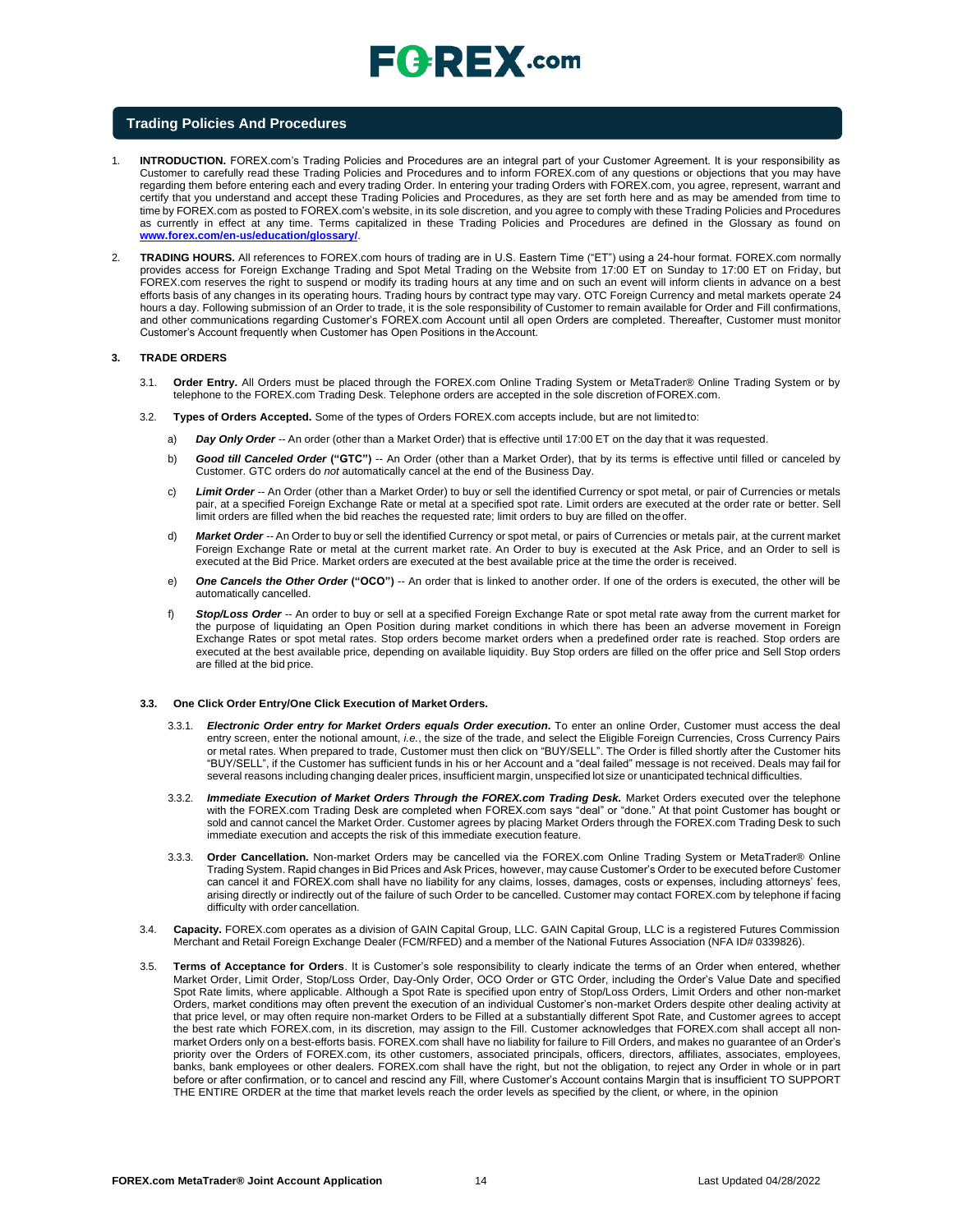

and sole discretion of FOREX.com, the execution of such Order may place Customer's Account in an insufficient Margin condition, or where such Order or Fill is illegal or otherwise improper.

3.6. **Confirmation of Fills.** Trades executed online will be confirmed online in the Activity Log, Deal Blotter, on the Execution Screen, and elsewhere within the platform. The Position Management Screen is updated online as each trade is executed. Telephone orders are verbally confirmed and confirmed online in the Deal Blotter and Position Management Screen by 17:30 ET on the day the order is placed. Reports of the confirmation of orders and statements of Accounts for Customer shall be deemed correct and shall be conclusive and binding upon Customer the sooner of: (x) two (2) Business Days after transmittal to Customer by posted mail; or (y) immediately with respect to Orders confirmed via the FOREX.com Online Trading System. Customer may object to confirmations and statements by telephone within the time frames identified above, but any such objection must be confirmed by e-mail t[o info@forex.com o](mailto:info@forex.com)r in writing within two (2) Business Days thereafter to FOREX.com (which confirmation shall be deemed received only if actually delivered or mailed by registered mail, return receipt requested to FOREX.com at such address). Failure to object shall be deemed ratification by Customer of all actions taken by FOREX.com or FOREX.com's agents prior to Customer's receipt of such reports. Customer's failure to receive a trade confirmation shall not relieve Customer of the obligation to object as set out herein. Customer agrees to immediately call to FOREX.com's attention any oral information that Customer has reason to believe is inconsistent with Customer's own information. Customer understands, acknowledges and agrees that errors, whether resulting in a profit or loss to Customer, shall be corrected, and Customer's Account will be credited or debited in such manner and extent as to place Customer's Account in the same position in which it would have been had the error not occurred.

FOREX.com reserves the right to be the final arbiter with respect to disputed Orders. In cases where the prevailing market represents prices different from the prices FOREX.com has posted on our screen, FOREX.com will attempt, on a best efforts basis, to execute trades on or close to the prevailing market prices. This may or may not adversely affect customer Realized and Unrealized Gains and Losses. Transaction Data Reports that include the transaction data required by NFA Compliance Rule 2-36 are available upon request. Please call 1-877-367- 3946 (Toll Free) or 1-908-731-0730 (International) to request this information.

#### **4. CUSTOMER ACCOUNTS; INITIAL DEPOSITS**

- 4.1. **Documents.** Before you can place an Order with FOREX.com, you must complete the Customer Account Application and read, complete and sign the Customer Agreement, including the Risk Disclosure Statement, Secondary Risk Disclosure Statement and these Trading Policies and Procedures and all applicable addenda. You must deposit sufficient funds in your Account, your Customer Account Application must be approved by FOREX.com, your deposited funds must have cleared the banking system. Also, FOREX.com must accept your Customer Account Application before FOREX.com will permit you to trade in your Account. You will be notified by e-mail when your Customer Account Application has been approved. If a Customer applies online, Customer will be permitted to trade only after FOREX.com has received a completed and signed Customer Account Application and Customer Agreement. FOREX.com may, in its sole discretion, initially accept a fax copy of the signed Customer Account Application and may permit one or more trades if Customer has deposited sufficient funds into the Account. In this case, FOREX.com must receive an original signed copy of the entire Customer Account Application and Customer within seven (7) days of completion of the online Customer Account Application. If FOREX.com does not receive the Customer Account Application and Customer Agreement with original signatures, FOREX.com reserves the right to liquidate any Open Positions in the Account and to close the Account.
- 4.2. **Currency for Rendering Accounts.** All initial deposits to Customer Accounts will be accepted only in U.S. Dollars, and, unless settlement and delivery of a Foreign Currency have taken place, all Account Balances will be computed and reported only in U.S. Dollars.
- 4.3. **Recognition of Deposits.** No deposit shall be recognized until the wire or check has been fully cleared and collected by FOREX.com's bank or depository institution. You will be notified via e-mail once your funds have been received by FOREX.com and are available for trading.
- 4.4. **Fees.** All banking fees shall be charged to Customer's Account at FOREX.com's discretion, including a \$25.00 FOREX.com fee, over and above any bank fees, for each returned check.
- 5. **MARGIN REQUIREMENTS**. Customer shall provide and maintain with FOREX.com margin in such amounts and in such form that FOREX.com, in it is sole discretion may require. FOREX.com does not require Customers to pay the full price of Foreign Currencies or metal Customer may buy and sell. Instead, Customer is required to post the Required Margin to secure Customer's obligations to FOREX.com. Margin includes Required Margin for Open Positions, which is based on (i) the Opening Margin Requirement; (ii) the Minimum Margin Requirement; (iii) the market value of Open Positions; and (iv) any additional amount as FOREX.com, in its sole discretion, believes is prudent to require. Customer must maintain the Minimum Margin Requirement on their Open Positions at all times. FOREX.com has the right to liquidate any or all Open Positions whenever the Minimum Margin Requirement is not maintained, according to paragraph 6 hereof. Margin requirements are subject to change at any time in FOREX.com's sole discretion and without prior notice. No previous margin requirement shall preclude FOREX.com from increasing that requirement without prior notice. FOREX.com may, in its sole discretion, elect to impose on a disclosed on undisclosed basis limitations on the maximum number of Open Positions allowed at any time
- 6. **LIQUIDATION LEVEL**. Subject to all additional rights of FOREX.com under the Customer Agreement, in the event that, in the sole opinion of FOREX.com and in accordance with FOREX.com's reasonable best estimate of then prevailing obtainable market Spot Rates, and regardless of whether or not prior Margin Calls have been issued or met, if the Margin Balance should at any time equal or fall below the Minimum Margin Requirement for Customer's Account in the aggregate, FOREX.com will have the right but not the obligation to liquidate any part of or all Open Positions in Customer's Account. Clients are responsible for placing their own Stop Loss Orders to minimize losses. Any failure by FOREX.com to enforce its rights hereunder shall not be deemed a future waiver of such rights by FOREX.com. FOREX.com does not make margin calls in the ordinary course of business. FOREX.com maintains the right to liquidate Customer positions as described above. However, FOREX.com may from time to time and in its sole discretion, call Customer and request that Customer deposit additional Collateral to secure Customer's obligations to FOREX.com, over and above the balance in Customer's Account. Any call for additional margin without exercising the rights to liquidate Customer positions shall not be deemed precedent for future calls nor future waiver of such liquidation rights byFOREX.com.
- 7. **WITHDRAWALS.** Payments from a Customer Account require a withdrawal request form signed by all required account holders and submitted in writing to FOREX.com, or a withdrawal request submitted electronically pursuant to procedures established by FOREX.com from time to time and set forth on FOREX.com's website. The Withdrawal Request Form requires a minimum of two (2) Business Days from receipt of the withdrawal request for issuance of a check or wire transfer of funds.
- 8. **MARGIN CALLS.** FOREX.com does not make margin calls in the ordinary course of business. FOREX.com maintains the right to liquidate. Customer positions as described above. However, FOREX.com may from time to time and in its sole discretion, call Customer and request that Customer deposit additional Collateral to secure Customer's obligations to FOREX.com, over and above the balance in Customer's Account. Any call for additional margin without exercising the rights to liquidate Customer positions shall not be deemed precedent for future calls nor future waiver of such liquidation rights by FOREX.com. FOREX.com may from time to time and in its sole discretion send courtesy margin alert e-mails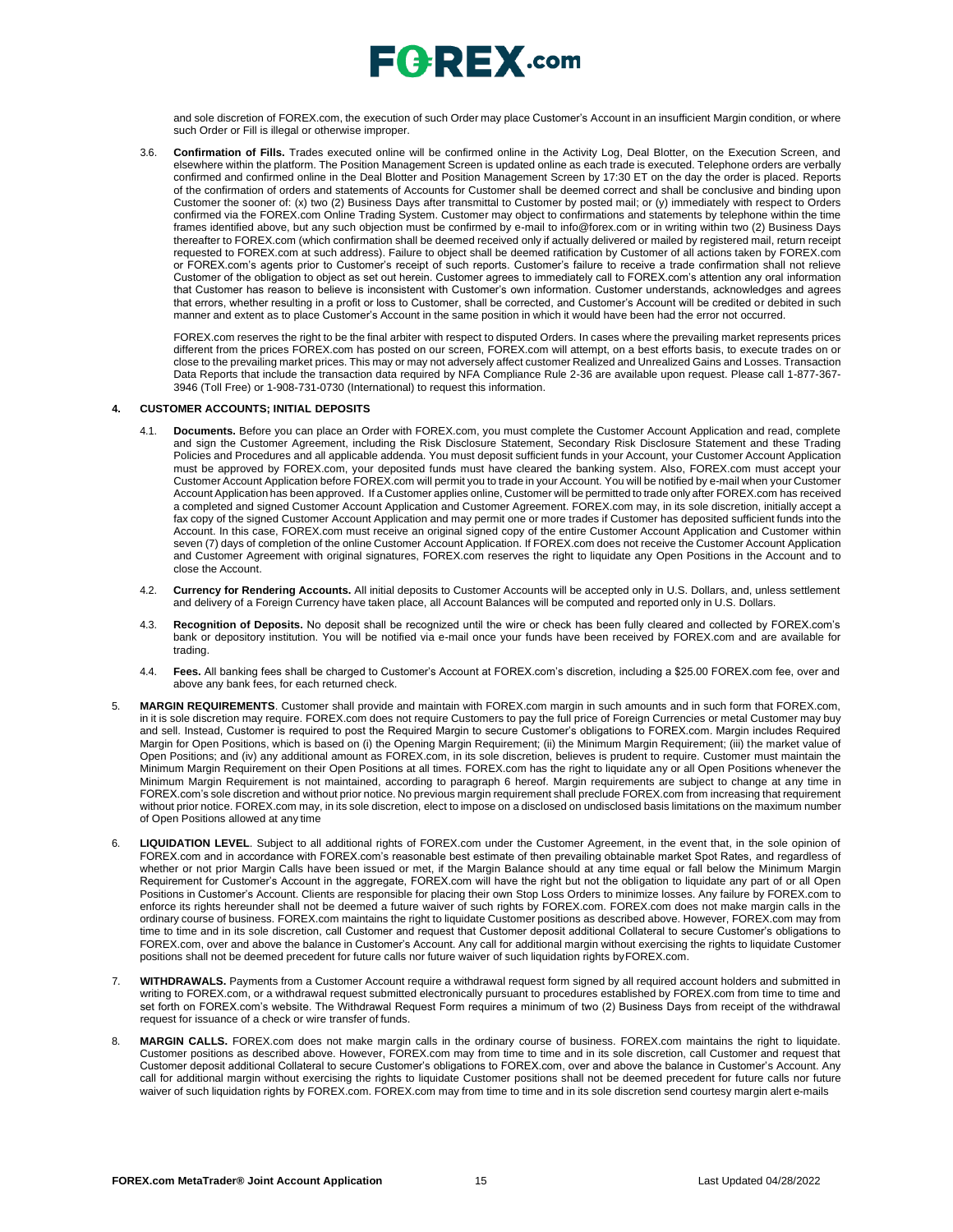when Customer account falls below 120% of their margin requirement. This margin alert e-mail is for informational purposes only and should not be relied upon for risk management. Customer is still responsible for ensuring their account has adequate margin to support any open positions, including times when margin alert e-mails are not sent.

#### **Trading Tools**

- 1. FOREX.com may from time to time offer market news, commentary, charting, and analysis, trading performance analytics, signals-based products or services and other trading support tools ("Trading Tools"). Before using any Trading Tools please read this note carefully. It complements the Customer Agreement and associated risk disclosures furnished by us and should be read in conjunction with them. Unless stated otherwise, any capitalized terms used below shall carry the same meanings as in the Customer Agreement.
- 2. The Trading Tools are general in nature and do not and will not take into account your personal objectives, financial situation, or needs. Before acting on a Trading Tool, you should consider its appropriateness, having regard to your personal objectives, financial situation, **and needs.**
- **3. FOREX.com will not give advice to you on the merits of any trade and shall deal with you on an execution-only basis. None of our staff**  are authorized by us or permitted under applicable laws to give you personal advice. Accordingly, you should not regard any proposed trades, trading signals, suggested trading strategies, or other written or oral communications from us as investment recommendations or personal advice or as expressing our view as to whether a particular trade is suitable for you or meets your financial objectives. You **must rely on your own judgement for any investment decision you make in relation to your Account. You have the final decision in relation to every trade you enter into. You should make every effort to ensure you understand the Trading Tools and FOREX.com is**  entitled to assume that you do. If you require investment or tax advice, please contact an independent investment or tax advisor.
- 4. Hypothetical performance results have many inherent limitations, some of which are described below. No warranty or representation is made that any Account will or is likely to achieve profits or losses similar to those shown in connection with any Trading Tool. In fact, there are frequently sharp differences between hypothetical performance results and the actual results subsequently achieved. Actual returns may be different to any hypothetical or indicative returns shown in any Trading Tool.
- 5. One of the limitations of hypothetical performance results is they are generally prepared with the benefit of hindsight. In addition, hypothetical trading does not involve financial risk and no hypothetical trading record can completely account for the impact of financial risk in actual trading. For example, the ability to withstand losses or to adhere to a particular trading platform in spite of trading losses are material points which can also adversely affect actual trading results. There are numerous other factors related to the markets in general or to the implementation of any specific trading program which cannot be fully accounted for in the preparation of hypothetical performance results and all of which can adversely affect actual trading results.
- 6. FOREX.com does not undertake to continue to offer the Trading Tools at all times and may not offer the same in the future. FOREX.com may withdraw or cancel any or all of the Trading Tools, or terminate your access to any or all of them, for any reason or for no reason at any time with or without notice, in our sole discretion.
- 7. Trading Tools can only be used for your own personal benefit. They cannot be used for business purposes or on behalf of another person nor can they be varied, passed on or resold to or shared with (in whole or in part) another person or entity or used to place any trades outside of our platform.
- 8. You will not copy, modify, de-compile, reverse engineer, or make derivative works of or from the Trading Tools or the manner in which they operate.
- 9. All intellectual property and other rights in the Trading Tools remain our sole property or the property of our licensors. FOREX.com does not assign, license, or otherwise transfer to you any right or interest in the Trading Tools whatsoever, except for the right to access and use the Trading Tools as expressly permitted by us in writing. In particular, but without limitation, all goodwill derived from the use or development of the Trading Tools will accrue exclusively to us. You will not do, or omit to do, or permit to be done, any act that will or may materially weaken, damage or be detrimental to the Trading Tools or the reputation of the goodwill associated with us or the TradingTools.
- 10. FOREX.com does not commit to, and is not obliged to provide you with, any number of Trading Tools and the delivery of Trading Tools is not guaranteed. FOREX.com may provide the Trading Tools at such times, at such intervals and based on such factors as we may determine in our absolute discretion. You should not therefore use or rely on the Trading Tools as a method of monitoring prices, positions/markets or making trading decisions, and no liability will be accepted by us in this respect.
- 11. The Trading Tools are provided "AS IS", without any representation or warranty of any kind whatsoever, including that they will be without interruption or error free.
- 12. FOREX.com may suspend use of the Trading Tools at any time to carry out maintenance, repairs, upgrades or any development related issues, in order to comply with Applicable Laws or for any other reason determined by us in our sole discretion.
- 13. To the extent permitted by Applicable Laws, you agree not to hold FOREX.com, our directors, officers, employees, or agents liable for losses or damages, including legal fees, that may arise, directly or indirectly, in whole or in part, from: (a) non-delivery, delayed delivery, or the misdirected delivery of any Trading Tool, (b) inaccurate or incomplete content of any Trading Tool, or (c) your reliance on or use of the information in any Trading Tool for any purpose.

Any failure by you to comply with any of the above obligations or restrictions shall constitute an Event of Default under our Customer Agreement.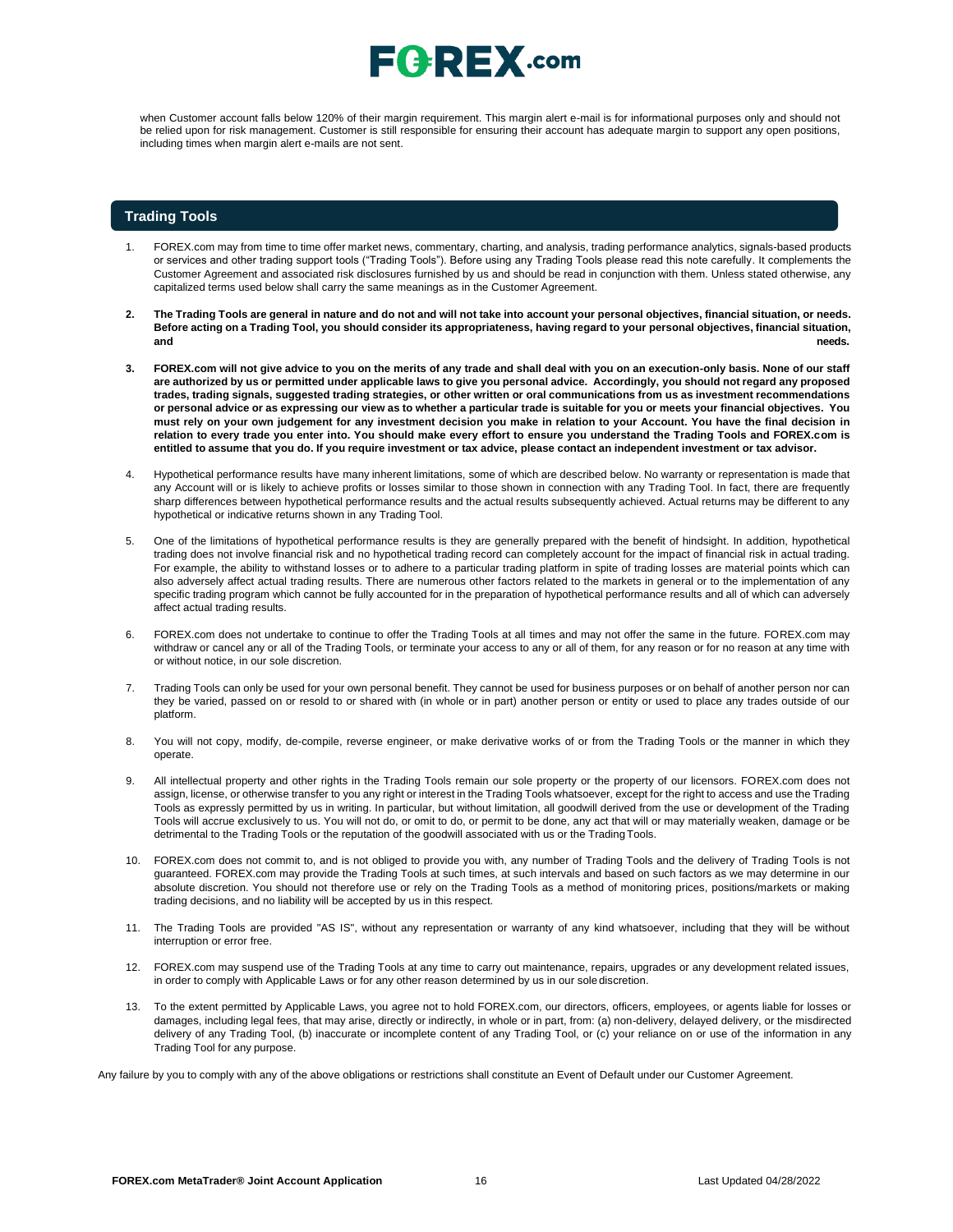

# **FOREX.COM**

## **THIS IS A LEGALLY BINDING CONTRACT.**

## **DO NOT SIGN UNTIL YOU HAVE CAREFULLY READ ALL OF THE FOREGOING COMPLETELY AND COMPLETED THE CUSTOMER ACCOUNT APPLICATION.**

**Your signature below acknowledges that you have carefully read, in its entirety, and understood the Customer Agreement, Social Security or Tax ID Certification, Authorization to Transfer Funds, Consent to Electronic Statements, Agreement to Use Collateral, Risk Disclosure Statement, Secondary Risk Disclosure (High Risk Investment), and Trading Policies and Procedures, and that you agree to all of the provisions contained therein.**

**Your signature below further represents, warranties and certifies that the information provided by you in the Customer Account Application is correct and complete.**

Name ofApplicant:

Signature: Date: Date: Date: Date: Date: Date: Date: Date: Date: Date: Date: Date: Date: Date: Date: Date: Date: Date: Date: Date: Date: Date: Date: Date: Date: Date: Date: Date: Date: Date: Date: Date: Date: Date: Date: D

Name of Co-Applicant:

Signature: 2008 Contract Contract Contract Contract Contract Contract Contract Contract Contract Contract Contract Contract Contract Contract Contract Contract Contract Contract Contract Contract Contract Contract Contract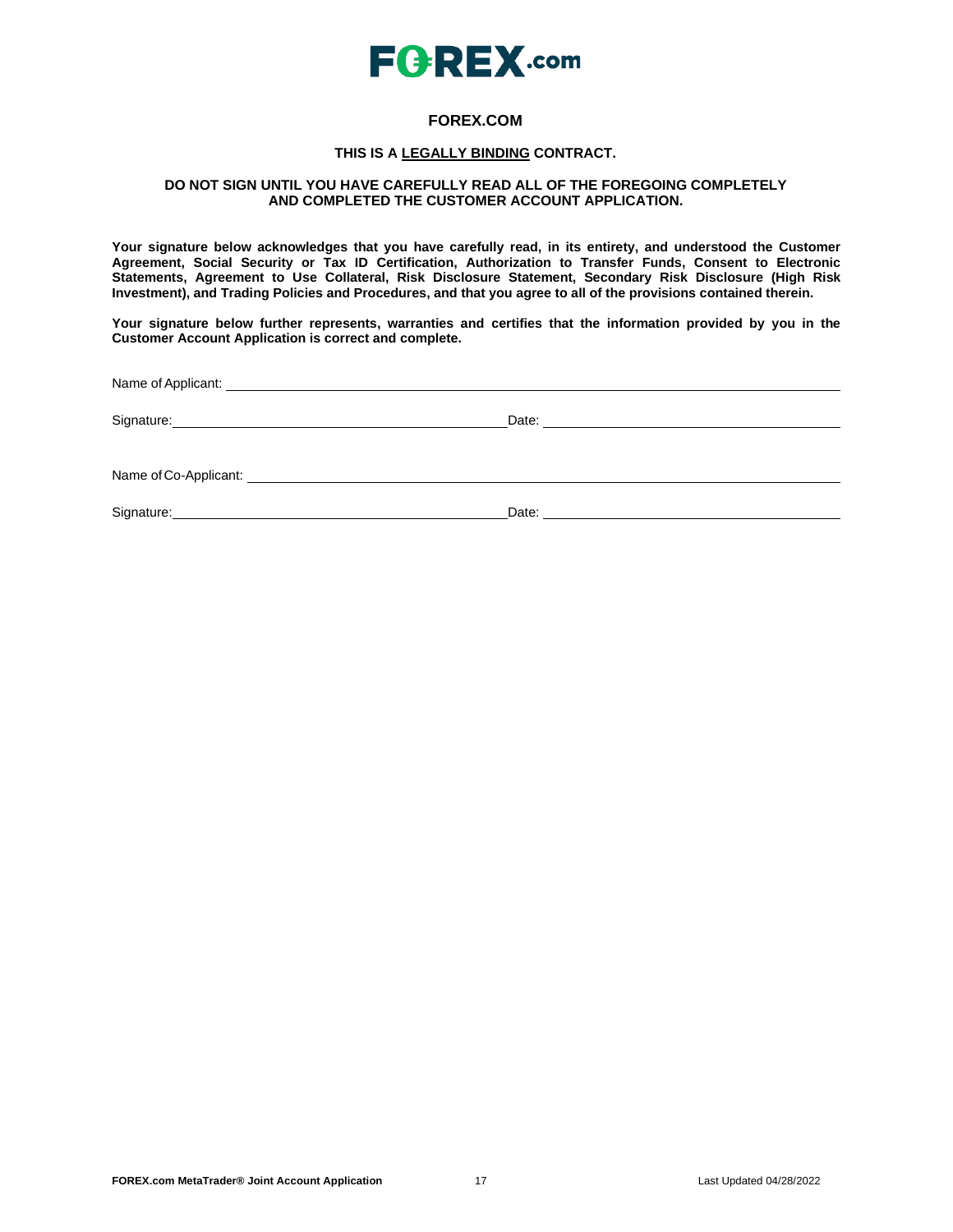## **Secondary Risk Disclosure: High Risk Investment**

Trading is very speculative and risky. Foreign Exchange Trading is highly speculative and is suitable only for those customers who (a) understand and are willing to assume the economic, legal and other risks involved, and (b) are financially able to assume losses significantly in excess of margin or deposits. Customer represents, warrants and agrees that Customer understands these risks; that Customer is willing and able, financially and otherwise, to assume the risks of Foreign Exchange Trading and Spot Metal Trading and that loss of Customer's entire Account Balance will not change Customer's life style.

The high leverage and low margin associated with Foreign Exchange Trading and Spot Metal Trading can result in significant losses due to price changes in Foreign Exchange Contracts, Cross Currency Contracts and Metal Contracts. Company's margin policies may require that additional funds be provided to properly margin Customer's Account and that Customer must immediately meet such margin requirements. Failure to maintain the Minimum Margin Requirement may result in the liquidation of any open positions with resultant loss to Customer.

FOREX IS AN OVER THE COUNTER (OTC) MARKET, MEANING THE FOREIGN CURRENCY TRADING YOU ARE ENTERING INTO IS NOT CONDUCTED ON AN EXCHANGE. AS A MARKET MAKER, FOREX.COM IS THE COUNTERPARTY IN THESE TRANSACTIONS AND, THEREFORE, ACTS AS THE BUYER WHEN YOU SELL AND THE SELLER WHEN YOU BUY. AS A RESULT, FOREX.COM'S INTERESTS MAY BE IN CONFLICT WITH YOURS. UNLESS OTHERWISE SPECIFIED IN YOUR WRITTEN AGREEMENT OR OTHER WRITTEN DOCUMENTS FOREX.COM ESTABLISHES THE PRICES AND WHICH IT OFFERS TO TRADE WITH YOU. THE PRICES OFFERED MIGHT NOT BE THE BEST PRICES AVAILABLE AND DIFFERENT PRICES MAY BE OFFERED TO DIFFERENT CUSTOMERS.

IF FOREX.COM ELECTS NOT TO COVER ITS OWN TRADING EXPOSURE, THEN YOU SHOULD BE AWARE THAT FOREX.COM MAY MAKE MORE MONEY IF THE MARKET GOES AGAINST YOU. ADDITIONALLY, SINCE FOREX.COM ACTS AS THE BUYER OR SELLER IN THE TRANSACTION, YOU SHOULD CAREFULLY EVALUATE ANY TRADE RECOMMENDATIONS YOU RECEIVE FROM FOREX.COM OR ANY OF ITS SOLICITORS.

| Name of Co-Applicant: Name of Co-Applicant of Co-Applicant of Co-Applicant of Co-                                                                                                                                                                  |       |
|----------------------------------------------------------------------------------------------------------------------------------------------------------------------------------------------------------------------------------------------------|-------|
| Signature:<br><u>and the contract of the contract of the contract of the contract of the contract of the contract of the contract of the contract of the contract of the contract of the contract of the contract of the contract of the contr</u> | Date: |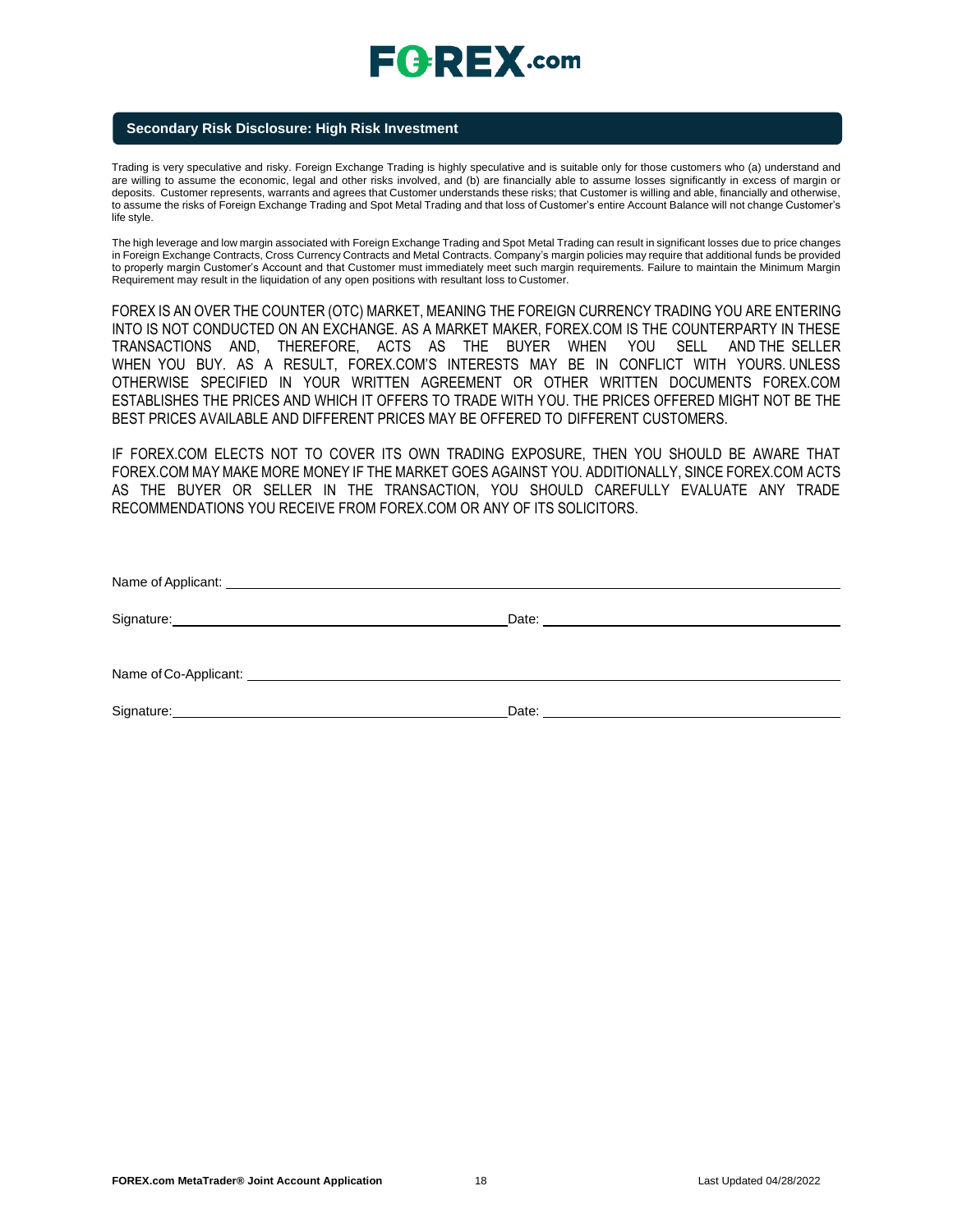

# **RISK DISCLOSURE STATEMENT**

OFF-EXCHANGE FOREIGN CURRENCY TRANSACTIONS INVOLVE THE LEVERAGED TRADING OF CONTRACTS DENOMINATED IN FOREIGN CURRENCY CONDUCTED WITH A FUTURES COMMISSION MERCHANT OR A RETAIL FOREIGN EXCHANGE DEALER AS YOUR COUNTERPARTY. BECAUSE OF THE LEVERAGE AND THE OTHER RISKS DISCLOSED HERE, YOU CAN RAPIDLY LOSE ALL OF THE FUNDS YOU DEPOSIT FOR SUCH TRADING AND YOU MAY LOSE MORE THAN YOU DEPOSIT.

YOU SHOULD BE AWARE OF AND CAREFULLY CONSIDER THE FOLLOWING POINTS BEFORE DETERMINING WHETHER SUCH TRADING IS APPROPRIATE FOR YOU.

(1) TRADING IS NOT ON A REGULATED MARKET OR EXCHANGE—YOUR DEALER IS YOUR TRADING PARTNER WHICH IS A DIRECT CONFLICT OF INTEREST. BEFORE YOU ENGAGE IN ANY RETAIL FOREIGN EXCHANGE TRADING, YOU SHOULD CONFIRM THE REGISTRATION STATUS OF YOUR COUNTERPARTY.

The off-exchange foreign currency trading you are entering into is not conducted on an interbank market, nor is it conducted on a futures exchange subject to regulation as a designated contract market by the Commodity Futures Trading Commission. The foreign currency trades you transact are trades with the futures commission merchant or retail foreign exchange dealer as your counterparty. WHEN YOU SELL, THE DEALER IS THE BUYER. WHEN YOU BUY, THE DEALER IS THE SELLER. As a result, when you lose money trading, your dealer is making money on such trades, in addition to any fees, commissions, or spreads the dealer may charge.

(2) AN ELECTRONIC TRADING PLATFORM FOR RETAIL FOREIGN CURRENCY TRANSACTIONS IS NOT AN EXCHANGE. IT IS AN ELECTRONIC CONNECTION FOR ACCESSING YOUR DEALER. THE TERMS OF AVAILABILITY OF SUCH A PLATFORM ARE GOVERNED ONLY BY YOUR CONTRACT WITH YOUR DEALER.

Any trading platform that you may use to enter off-exchange foreign currency transactions is only connected to your futures commission merchant or retail foreign exchange dealer. You are accessing that trading platform only to transact with your dealer. You are not trading with any other entities or customers of the dealer by accessing such platform. The availability and operation of any such platform, including the consequences of the unavailability of the trading platform for any reason, is governed only by the terms of your account agreement with the dealer.

## (3) YOUR DEPOSITS WITH THE DEALER HAVE NO REGULATORYPROTECTIONS.

All of your rights associated with your retail forex trading, including the manner and denomination of any payments made to you, are governed by the contract terms established in your account agreement with the futures commission merchant or retail foreign exchange dealer. Funds deposited by you with a futures commission merchant or retail foreign exchange dealer for trading off-exchange foreign currency transactions are not subject to the customer funds protections provided to customers trading on a contract market that is designated by the Commodity Futures Trading Commission. Your dealer may commingle your funds with its own operating funds or use them for other purposes. In the event your dealer becomes bankrupt, any funds the dealer is holding for you in addition to any amounts owed to you resulting from trading, whether or not any assets are maintained in separate deposit accounts by the dealer, may be treated as an unsecured creditor's claim.

(4) YOU ARE LIMITED TO YOUR DEALER TO OFFSET OR LIQUIDATE ANY TRADING POSITIONS SINCE THE TRANSACTIONS ARE NOT MADE ON AN EXCHANGE OR MARKET, AND YOUR DEALER MAY SET ITS OWN PRICES.

Your ability to close your transactions or offset positions is limited to what your dealer will offer to you, as there is no other market for these transactions. Your dealer may offer any prices it wishes, and it